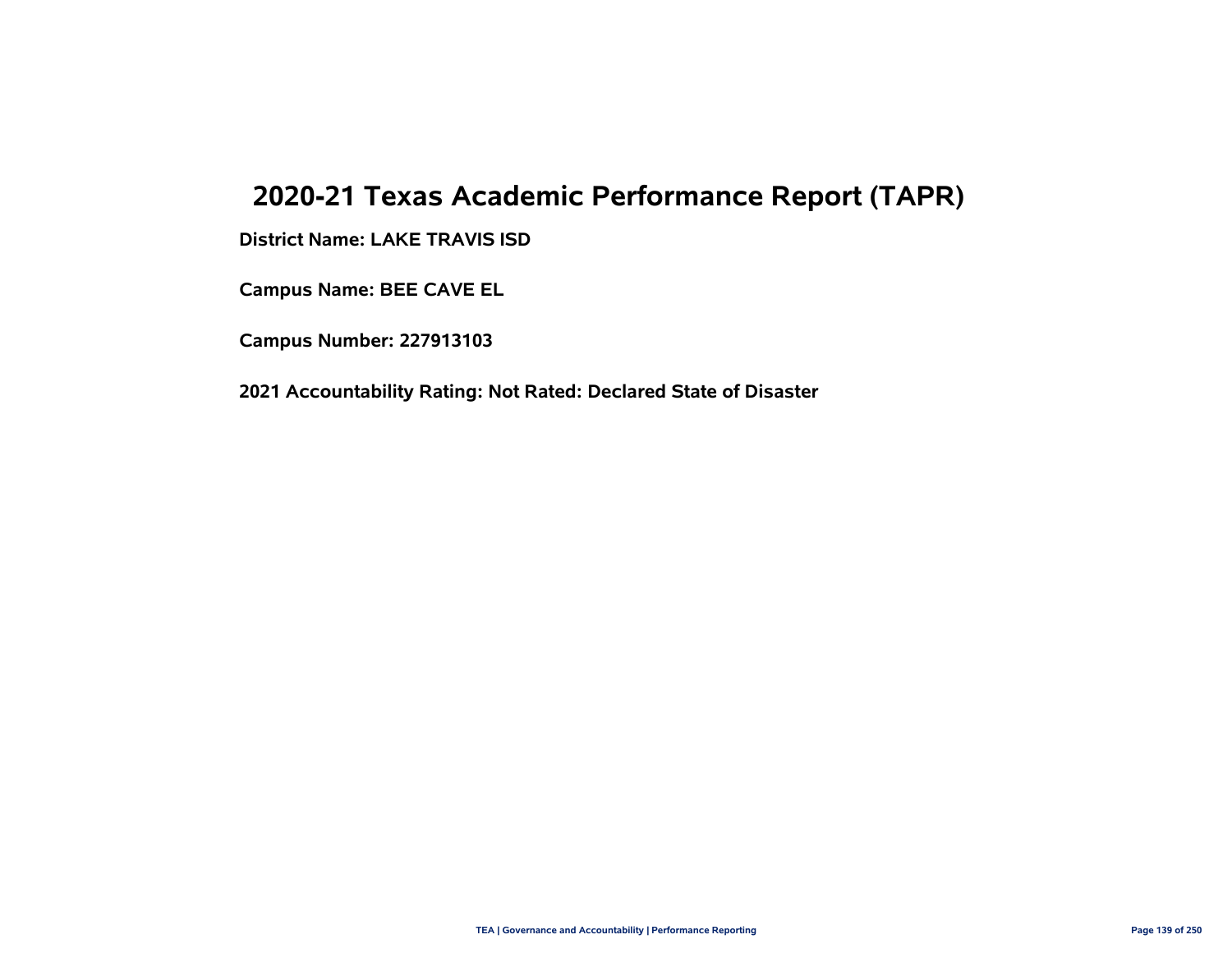**This page is intentionally blank.**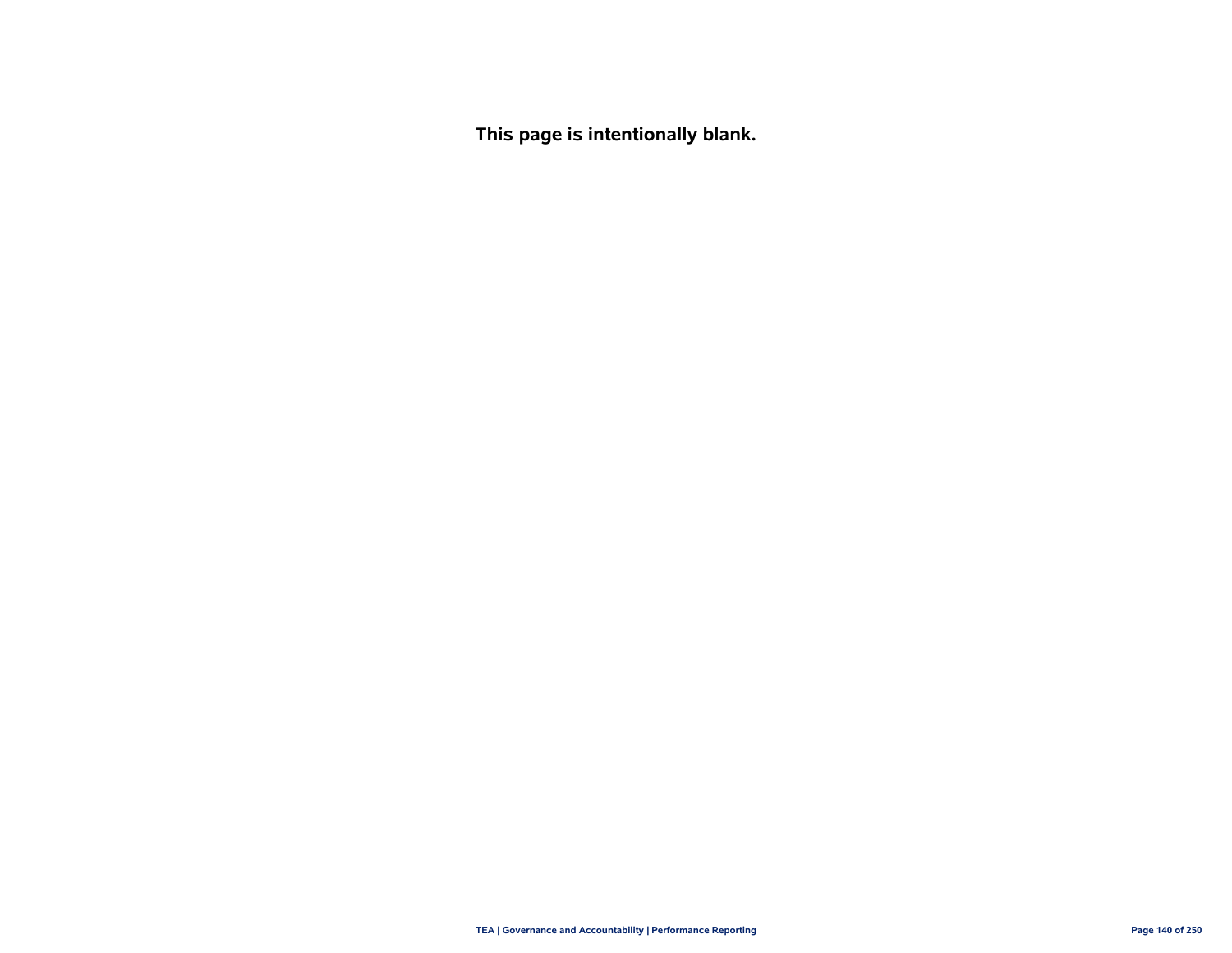|                                       |               |     |     |     |                          |     |     |                                                                         |         |                     | Two       |                |        |                                  | Non-  |      | EB/EL<br>(Current                                                                                                                     |
|---------------------------------------|---------------|-----|-----|-----|--------------------------|-----|-----|-------------------------------------------------------------------------|---------|---------------------|-----------|----------------|--------|----------------------------------|-------|------|---------------------------------------------------------------------------------------------------------------------------------------|
|                                       |               |     |     |     |                          |     |     |                                                                         |         |                     | <b>or</b> | <b>Special</b> |        | <b>Special Continu- Continu-</b> |       |      | $\&$                                                                                                                                  |
|                                       | <b>School</b> |     |     |     | <b>African</b>           |     |     | <b>American</b>                                                         |         | <b>Pacific</b> More |           | Ed             | Ed     | ously                            | ously | Econ | Year State District Campus American Hispanic White Indian Asian Islander Races (Current) (Former) Enrolled Enrolled Disady Monitored) |
|                                       |               |     |     |     |                          |     |     | STAAR Performance Rates by Tested Grade, Subject, and Performance Level |         |                     |           |                |        |                                  |       |      |                                                                                                                                       |
| <b>Grade 3 Reading</b>                |               |     |     |     |                          |     |     |                                                                         |         |                     |           |                |        |                                  |       |      |                                                                                                                                       |
| At Approaches Grade Level or<br>Above | 2021          | 67% | 83% | 85% | $\blacksquare$           | 67% | 83% | $\Box$                                                                  | 95%     |                     | 100%      | 63%            | $\ast$ | 82%                              | 92%   | 100% | 60%                                                                                                                                   |
|                                       | 2019          | 76% | 90% | 94% | $\ast$                   | 87% | 95% |                                                                         | $-100%$ |                     | $\ast$    | 62%            | $\ast$ | 94%                              | 93%   | 100% | 100%                                                                                                                                  |
| At Meets Grade Level or Above         | 2021          | 39% | 58% | 55% | $\overline{\phantom{a}}$ | 33% | 49% |                                                                         | 84%     |                     | 50%       | 37%            | $\ast$ | 58%                              | 44%   | 60%  | 40%                                                                                                                                   |
|                                       | 2019          | 45% | 63% | 72% | $\ast$                   | 60% | 72% |                                                                         | 88%     |                     | $\ast$    | 38%            | $\ast$ | 72%                              | 73%   | 43%  | 50%                                                                                                                                   |
| At Masters Grade Level                | 2021          | 19% | 33% | 28% | $\overline{\phantom{a}}$ | 11% | 25% |                                                                         | 47%     | $\overline{a}$      | 33%       | 11%            | $\ast$ | 30%                              | 24%   | 20%  | 0%                                                                                                                                    |
|                                       | 2019          | 27% | 46% | 54% | $\ast$                   | 33% | 53% |                                                                         | 76%     |                     | $\ast$    | 38%            | $\ast$ | 53%                              | 56%   | 43%  | 33%                                                                                                                                   |
| <b>Grade 3 Mathematics</b>            |               |     |     |     |                          |     |     |                                                                         |         |                     |           |                |        |                                  |       |      |                                                                                                                                       |
| At Approaches Grade Level or<br>Above | 2021          | 62% | 81% | 83% | $\overline{a}$           | 80% | 79% |                                                                         | $-100%$ |                     | 83%       | 45%            | $\ast$ | 86%                              | 76%   | 80%  | 80%                                                                                                                                   |
|                                       | 2019          | 79% | 89% | 93% | $\pmb{\ast}$             | 87% | 92% |                                                                         | $-100%$ |                     | $\ast$    | 69%            | $\ast$ | 95%                              | 87%   | 71%  | 100%                                                                                                                                  |
| At Meets Grade Level or Above         | 2021          | 31% | 44% | 50% |                          | 40% | 48% |                                                                         | 68%     |                     | 33%       | 35%            | $\ast$ | 51%                              | 48%   | 80%  | 40%                                                                                                                                   |
|                                       | 2019          | 49% | 66% | 72% | $\ast$                   | 47% | 72% |                                                                         | 88%     |                     | $\ast$    | 46%            | $\ast$ | 72%                              | 71%   | 43%  | 67%                                                                                                                                   |
| At Masters Grade Level                | 2021          | 14% | 23% | 26% | $\overline{\phantom{a}}$ | 20% | 27% |                                                                         | 32%     |                     | $0\%$     | 10%            | $\ast$ | 26%                              | 24%   | 60%  | 20%                                                                                                                                   |
|                                       | 2019          | 25% | 40% | 41% | $\ast$                   | 13% | 41% |                                                                         | 65%     |                     | $\ast$    | 23%            | $\ast$ | 37%                              | 51%   | 14%  | 33%                                                                                                                                   |
| <b>Grade 4 Reading</b>                |               |     |     |     |                          |     |     |                                                                         |         |                     |           |                |        |                                  |       |      |                                                                                                                                       |
| At Approaches Grade Level or<br>Above | 2021          | 63% | 78% | 74% | $\ast$                   | 57% | 74% | $\overline{\phantom{a}}$                                                | 91%     |                     | 83%       | 33%            | 83%    | 72%                              | 77%   | 80%  | $\ast$                                                                                                                                |
|                                       | 2019          | 75% | 88% | 84% | $\pmb{\ast}$             | 86% | 80% | $\overline{\phantom{a}}$                                                | 92%     |                     | 100%      | 47%            | $\ast$ | 81%                              | 87%   | 80%  | $\ast$                                                                                                                                |
| At Meets Grade Level or Above         | 2021          | 36% | 52% | 43% | $\pmb{\ast}$             | 21% | 45% |                                                                         | 73%     |                     | 33%       | 7%             | 50%    | 43%                              | 43%   | 0%   | $\ast$                                                                                                                                |
|                                       | 2019          | 44% | 60% | 59% | $\pmb{\ast}$             | 55% | 54% |                                                                         | 75%     |                     | 89%       | 35%            | $\ast$ | 53%                              | 65%   | 40%  | $\ast$                                                                                                                                |
| At Masters Grade Level                | 2021          | 17% | 30% | 25% | $\ast$                   | 7%  | 29% |                                                                         | 36%     |                     | 17%       | $0\%$          | 33%    | 23%                              | 30%   | 0%   | $\ast$                                                                                                                                |
|                                       | 2019          | 22% | 36% | 31% | $\ast$                   | 9%  | 37% |                                                                         | 25%     |                     | 33%       | 12%            | $\ast$ | 38%                              | 23%   | 20%  | $\ast$                                                                                                                                |
| <b>Grade 4 Mathematics</b>            |               |     |     |     |                          |     |     |                                                                         |         |                     |           |                |        |                                  |       |      |                                                                                                                                       |
| At Approaches Grade Level or<br>Above | 2021          | 59% | 77% | 74% | $\ast$                   | 57% | 76% |                                                                         | $-100%$ |                     | 50%       | 29%            | 80%    | 75%                              | 72%   | 40%  | $\ast$                                                                                                                                |
|                                       | 2019          | 75% | 85% | 80% | $\ast$                   | 68% | 80% | $\overline{\phantom{a}}$                                                | 92%     | $\sim$              | 100%      | 61%            | $\ast$ | 80%                              | 81%   | 60%  | $\ast$                                                                                                                                |
| At Meets Grade Level or Above         | 2021          | 36% | 52% | 45% | $\ast$                   | 43% | 41% |                                                                         | 73%     |                     | 33%       | 14%            | 40%    | 44%                              | 45%   | 0%   | $\ast$                                                                                                                                |
|                                       | 2019          | 48% | 62% | 56% | $\ast$                   | 41% | 57% |                                                                         | 67%     |                     | 78%       | 39%            | $\ast$ | 56%                              | 56%   | 20%  | $\ast$                                                                                                                                |
| At Masters Grade Level                | 2021          | 21% | 35% | 30% | $\ast$                   | 14% | 31% |                                                                         | 45%     |                     | 33%       | $0\%$          | 40%    | 25%                              | 41%   | 0%   | $\ast$                                                                                                                                |
|                                       | 2019          | 28% | 42% | 35% | $\ast$                   | 18% | 35% |                                                                         | 50%     |                     | 56%       | 17%            | $\ast$ | 34%                              | 35%   | 20%  | $\ast$                                                                                                                                |
| <b>Grade 4 Writing</b>                |               |     |     |     |                          |     |     |                                                                         |         |                     |           |                |        |                                  |       |      |                                                                                                                                       |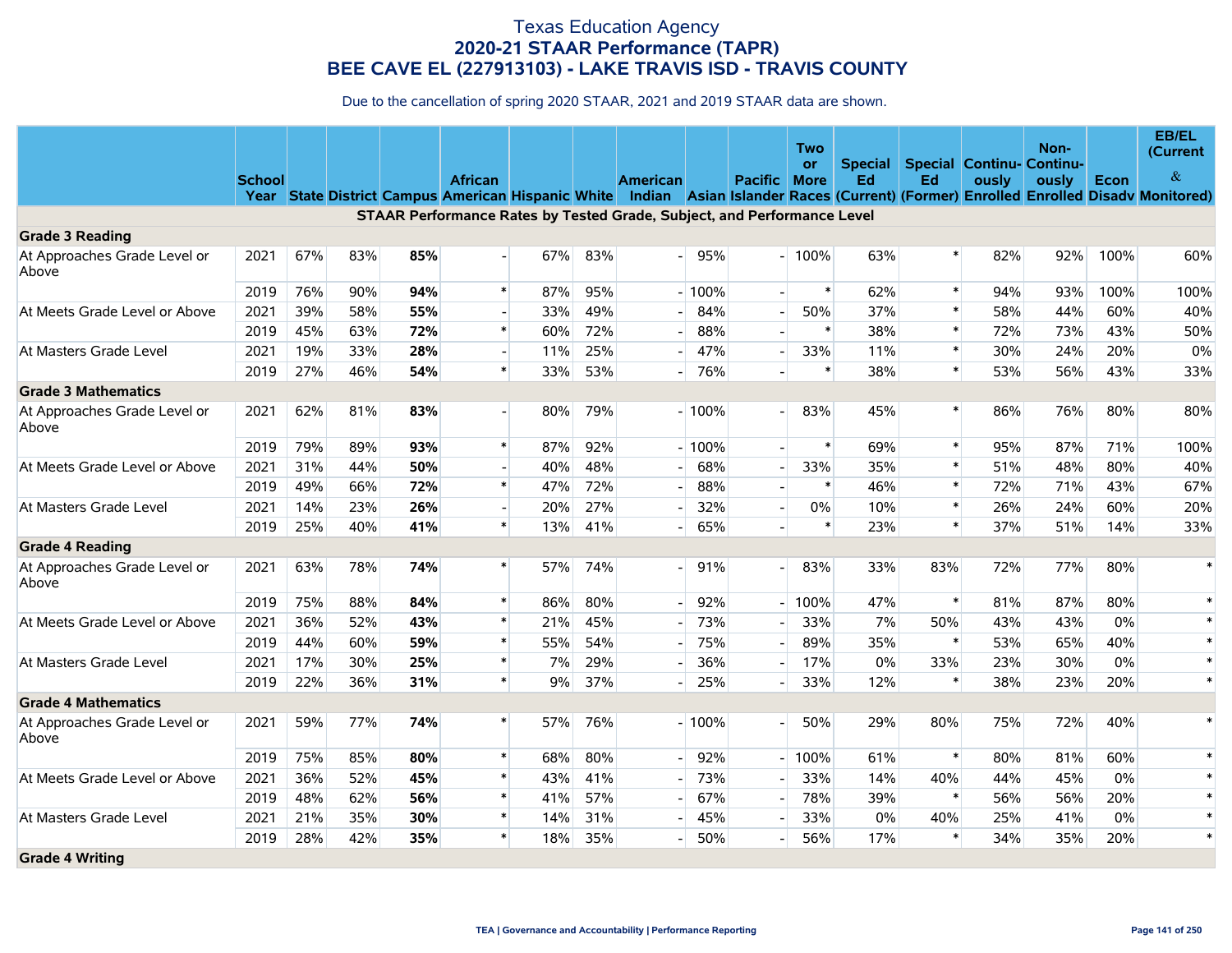|                                       |               |     |     |      |                |     |          |                 |         |                          | <b>Two</b>               |                 |        |       | Non-                                      |        | EB/EL<br>(Current                                                                                                                             |
|---------------------------------------|---------------|-----|-----|------|----------------|-----|----------|-----------------|---------|--------------------------|--------------------------|-----------------|--------|-------|-------------------------------------------|--------|-----------------------------------------------------------------------------------------------------------------------------------------------|
|                                       | <b>School</b> |     |     |      | <b>African</b> |     |          | <b>American</b> |         | <b>Pacific</b>           | <b>or</b><br><b>More</b> | Special  <br>Ed | Ed     | ously | <b>Special Continu- Continu-</b><br>ously | Econ   | $\&$<br>Year State District Campus American Hispanic White Indian Asian Islander Races (Current) (Former) Enrolled Enrolled Disady Monitored) |
| At Approaches Grade Level or<br>Above | 2021          | 53% | 75% | 67%  |                | 64% | 66%      |                 | 82%     |                          | 71%                      | 20%             | 71%    | 71%   | 61%                                       | 50%    |                                                                                                                                               |
|                                       | 2019          | 67% | 84% | 85%  | $\ast$         | 86% | 82%      |                 | 92%     |                          | 89%                      | 53%             | $\ast$ | 84%   | 85%                                       | 80%    | $\ast$                                                                                                                                        |
| At Meets Grade Level or Above         | 2021          | 27% | 47% | 44%  | $\ast$         | 29% | 42%      |                 | 82%     |                          | 43%                      | 7%              | 57%    | 48%   | 36%                                       | 17%    | $\ast$                                                                                                                                        |
|                                       | 2019          | 35% | 59% | 54%  | $\ast$         | 41% | 55%      |                 | 58%     |                          | 67%                      | 29%             | $\ast$ | 53%   | 56%                                       | 20%    | $\ast$                                                                                                                                        |
| At Masters Grade Level                | 2021          | 8%  | 19% | 14%  | $\ast$         | 0%  | 15%      |                 | 27%     |                          | 14%                      | 0%              | 14%    | 15%   | 11%                                       | 17%    | $\ast$                                                                                                                                        |
|                                       | 2019          | 11% | 20% | 20%  | $\ast$         | 18% | 21%      |                 | 17%     |                          | 33%                      | 6%              | $\ast$ | 23%   | 17%                                       | 20%    | $\ast$                                                                                                                                        |
| Grade 5 Reading+                      |               |     |     |      |                |     |          |                 |         |                          |                          |                 |        |       |                                           |        |                                                                                                                                               |
| At Approaches Grade Level or<br>Above | 2021          | 73% | 89% | 96%  | $\ast$         | 83% | 98%      |                 | $-100%$ |                          |                          | 75%             | $\ast$ | 99%   | 88%                                       |        | 100%                                                                                                                                          |
|                                       | 2019          | 86% | 97% | 97%  | $\ast$         | 92% | 98%      |                 | $-100%$ |                          | $\ast$                   | 75%             | $\ast$ | 95%   | 100%                                      | 86%    | 88%                                                                                                                                           |
| At Meets Grade Level or Above         | 2021          | 46% | 67% | 78%  | $\ast$         | 83% | 78%      |                 | 93%     |                          | $\ast$                   | 63%             | $\ast$ | 80%   | 75%                                       | $\ast$ | 80%                                                                                                                                           |
|                                       | 2019          | 54% | 79% | 78%  | $\ast$         | 71% | 77%      |                 | 93%     |                          | $\ast$                   | 50%             | $\ast$ | 79%   | 76%                                       | 29%    | 63%                                                                                                                                           |
| At Masters Grade Level                | 2021          | 30% | 49% | 58%  | $\ast$         | 42% | 59%      |                 | 80%     |                          | $\ast$                   | 63%             | $\ast$ | 60%   | 53%                                       | $\ast$ | 60%                                                                                                                                           |
|                                       | 2019          | 29% | 55% | 56%  | $\ast$         | 42% | 55%      |                 | 71%     |                          | $\ast$                   | 33%             | $\ast$ | 58%   | 53%                                       | 14%    | 38%                                                                                                                                           |
| <b>Grade 5 Mathematics+</b>           |               |     |     |      |                |     |          |                 |         |                          |                          |                 |        |       |                                           |        |                                                                                                                                               |
| At Approaches Grade Level or<br>Above | 2021          | 70% | 89% | 96%  | $\pmb{\ast}$   | 80% | 99%      |                 | - 100%  |                          | $\ast$                   | 75%             | $\ast$ | 96%   | 97%                                       | $\ast$ | $\ast$                                                                                                                                        |
|                                       | 2019          | 90% | 95% | 98%  | $\ast$         |     | 86% 100% |                 | $-100%$ |                          | $\ast$                   | 75%             | $\ast$ | 99%   | 96%                                       | 71%    | 100%                                                                                                                                          |
| At Meets Grade Level or Above         | 2021          | 44% | 67% | 71%  | $\ast$         | 70% | 72%      |                 | 88%     |                          | $\ast$                   | 63%             | $\ast$ | 74%   | 65%                                       | $\ast$ | $\ast$                                                                                                                                        |
|                                       | 2019          | 58% | 76% | 83%  | $\ast$         | 64% | 86%      |                 | $-100%$ |                          | $\ast$                   | 50%             | $\ast$ | 84%   | 80%                                       | 57%    | 57%                                                                                                                                           |
| At Masters Grade Level                | 2021          | 25% | 43% | 46%  | $\pmb{\ast}$   | 40% | 48%      |                 | 50%     |                          | $\ast$                   | 38%             | $\ast$ | 48%   | 42%                                       | $\ast$ | $\ast$                                                                                                                                        |
|                                       | 2019          | 36% | 55% | 65%  | $\ast$         | 45% | 67%      |                 | $-100%$ |                          | $\ast$                   | 25%             | $\ast$ | 66%   | 65%                                       | 29%    | 29%                                                                                                                                           |
| <b>Grade 5 Science</b>                |               |     |     |      |                |     |          |                 |         |                          |                          |                 |        |       |                                           |        |                                                                                                                                               |
| At Approaches Grade Level or<br>Above | 2021          | 62% | 81% | 91%  | $\ast$         | 83% | 92%      |                 | - 100%  |                          |                          | 88%             | $\ast$ | 93%   | 84%                                       | $\ast$ | 100%                                                                                                                                          |
|                                       | 2019          | 75% | 86% | 90%  | $\ast$         | 79% | 91%      |                 | $-100%$ | $\overline{\phantom{a}}$ | $\ast$                   | 50%             | $\ast$ | 89%   | 91%                                       | 57%    | 88%                                                                                                                                           |
| At Meets Grade Level or Above         | 2021          | 31% | 46% | 52%  | $\ast$         | 42% | 53%      |                 | 67%     |                          | $\ast$                   | 63%             | $\ast$ | 54%   | 47%                                       | $\ast$ | 60%                                                                                                                                           |
|                                       | 2019          | 49% | 66% | 71%  | $\ast$         | 63% | 69%      |                 | 93%     |                          | $\ast$                   | 50%             | $\ast$ | 70%   | 73%                                       | 43%    | 38%                                                                                                                                           |
| At Masters Grade Level                | 2021          | 13% | 23% | 27%  | $\ast$         | 25% | 25%      |                 | 40%     |                          | $\ast$                   | 25%             | $\ast$ | 25%   | 31%                                       | $\ast$ | 40%                                                                                                                                           |
|                                       | 2019          | 24% | 38% | 42%  | $\ast$         | 25% | 41%      |                 | 71%     |                          | $\ast$                   | 42%             | $\ast$ | 46%   | 36%                                       | 0%     | 25%                                                                                                                                           |
| <b>Grade 6 Mathematics</b>            |               |     |     |      |                |     |          |                 |         |                          |                          |                 |        |       |                                           |        |                                                                                                                                               |
| At Approaches Grade Level or<br>Above | 2021          | 68% | 89% | 100% | $\overline{a}$ |     |          |                 | $-100%$ |                          |                          |                 |        | 100%  | $\ast$                                    |        | $\ast$                                                                                                                                        |
|                                       | 2019          | 81% | 94% | 100% | $\ast$         |     | * 100%   |                 | $\ast$  |                          | $\ast$                   |                 |        | 100%  | $\ast$                                    |        | $\ast$                                                                                                                                        |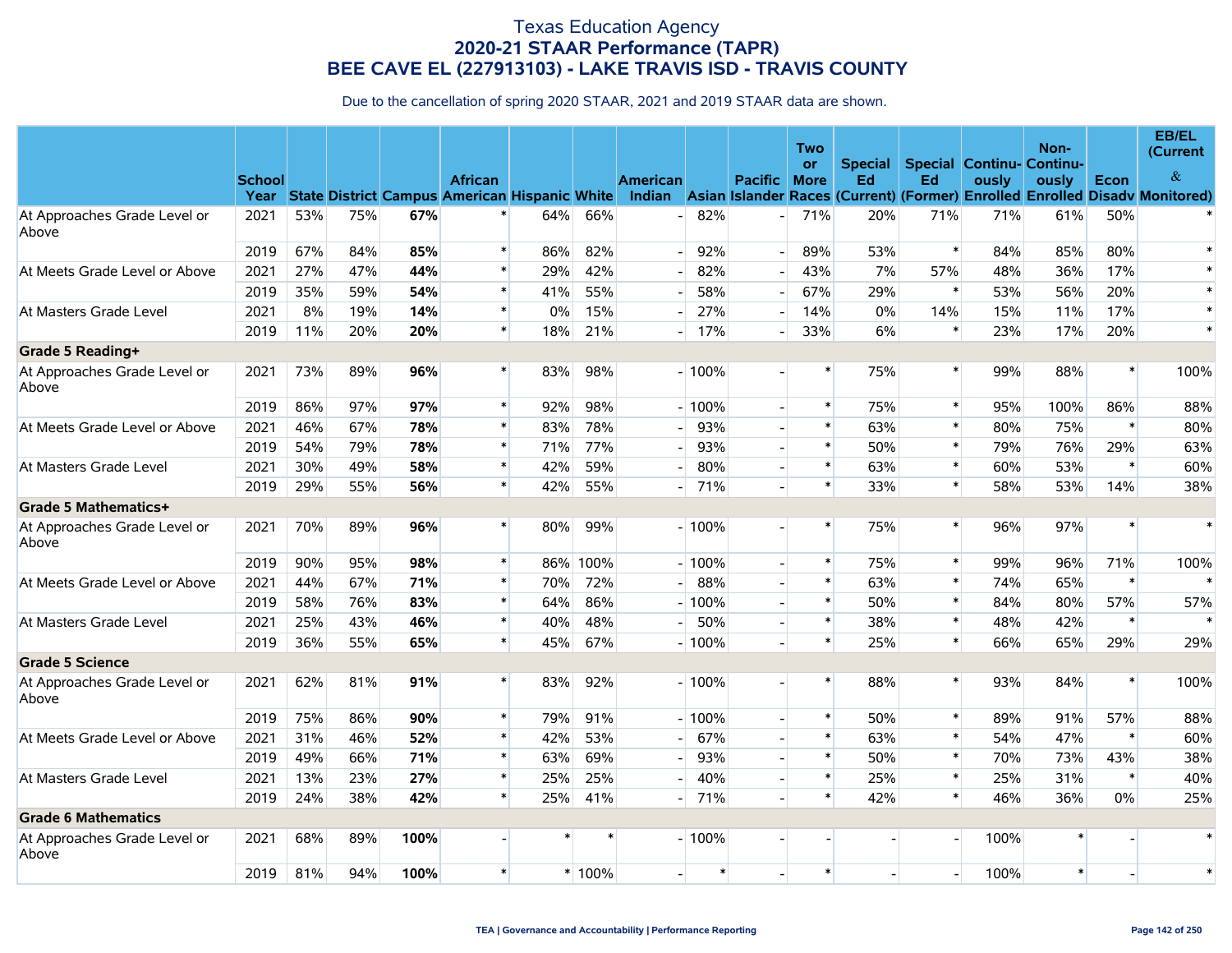|                                       |               |     |     |      |                                                    |     |         |                          |         |                | Two                      |               |        |                                           | Non-   |      | EB/EL<br>(Current                                                                  |
|---------------------------------------|---------------|-----|-----|------|----------------------------------------------------|-----|---------|--------------------------|---------|----------------|--------------------------|---------------|--------|-------------------------------------------|--------|------|------------------------------------------------------------------------------------|
|                                       | <b>School</b> |     |     |      | <b>African</b>                                     |     |         | <b>American</b>          |         | <b>Pacific</b> | <b>or</b><br><b>More</b> | Special<br>Ed | Ed     | <b>Special Continu- Continu-</b><br>ously | ously  | Econ | $\&$                                                                               |
|                                       |               |     |     |      | Year State District Campus American Hispanic White |     |         |                          |         |                |                          |               |        |                                           |        |      | Indian Asian Islander Races (Current) (Former) Enrolled Enrolled Disady Monitored) |
| At Meets Grade Level or Above         | 2021          | 36% | 62% | 100% |                                                    |     |         |                          | $-100%$ |                |                          |               |        | 100%                                      |        |      |                                                                                    |
|                                       | 2019          | 47% | 68% | 100% | $\ast$                                             |     | * 100%  |                          | $\ast$  |                | $\ast$                   |               |        | 100%                                      | $\ast$ |      | $\ast$                                                                             |
| At Masters Grade Level                | 2021          | 15% | 31% | 100% |                                                    |     | $\ast$  |                          | $-100%$ |                |                          |               |        | 100%                                      | $\ast$ |      | $\ast$                                                                             |
|                                       | 2019          | 21% | 36% | 93%  | $\ast$                                             |     | $*100%$ |                          | $\ast$  |                | $\ast$                   |               |        | 91%                                       | $\ast$ |      | $\ast$                                                                             |
| <b>All Grades All Subjects</b>        |               |     |     |      |                                                    |     |         |                          |         |                |                          |               |        |                                           |        |      |                                                                                    |
| At Approaches Grade Level or<br>Above | 2021          | 67% | 85% | 84%  | 73%                                                | 71% | 85%     | $\overline{\phantom{a}}$ | 97%     |                | 73%                      | 49%           | 84%    | 86%                                       | 80%    | 77%  | 84%                                                                                |
|                                       | 2019          | 78% | 91% | 90%  | 81%                                                | 84% | 90%     |                          | 97%     |                | 98%                      | 61%           | 83%    | 91%                                       | 90%    | 76%  | 90%                                                                                |
| At Meets Grade Level or Above         | 2021          | 41% | 61% | 56%  | 27%                                                | 45% | 56%     |                          | 79%     |                | 35%                      | 31%           | 52%    | 59%                                       | 51%    | 40%  | 57%                                                                                |
|                                       | 2019          | 50% | 72% | 69%  | 63%                                                | 56% | 69%     |                          | 84%     |                | 85%                      | 41%           | 48%    | 69%                                       | 69%    | 38%  | 52%                                                                                |
| At Masters Grade Level                | 2021          | 18% | 32% | 34%  | 27%                                                | 20% | 34%     |                          | 48%     |                | 16%                      | 13%           | 32%    | 34%                                       | 32%    | 17%  | 30%                                                                                |
|                                       | 2019          | 24% | 42% | 44%  | 38%                                                | 26% | 45%     |                          | 62%     |                | 61%                      | 23%           | 35%    | 46%                                       | 41%    | 20%  | 29%                                                                                |
| <b>All Grades ELA/Reading</b>         |               |     |     |      |                                                    |     |         |                          |         |                |                          |               |        |                                           |        |      |                                                                                    |
| At Approaches Grade Level or<br>Above | 2021          | 68% | 85% | 86%  | 80%                                                | 69% | 87%     | $\overline{\phantom{0}}$ | 96%     |                | 86%                      | 55%           | 82%    | 86%                                       | 85%    | 92%  | 79%                                                                                |
|                                       | 2019          | 75% | 90% | 92%  | 83%                                                | 89% | 92%     |                          | 98%     |                | 100%                     | 60%           | 89%    | 91%                                       | 93%    | 89%  | 89%                                                                                |
| At Meets Grade Level or Above         | 2021          | 45% | 64% | 61%  | 20%                                                | 46% | 60%     |                          | 84%     |                | 36%                      | 31%           | 55%    | 63%                                       | 55%    | 46%  | 50%                                                                                |
|                                       | 2019          | 48% | 71% | 70%  | 50%                                                | 62% | 69%     |                          | 86%     |                | 93%                      | 40%           | 44%    | 69%                                       | 71%    | 37%  | 50%                                                                                |
| At Masters Grade Level                | 2021          | 18% | 31% | 39%  | 20%                                                | 20% | 40%     |                          | 56%     |                | 21%                      | 17%           | 45%    | 40%                                       | 37%    | 8%   | 21%                                                                                |
|                                       | 2019          | 21% | 40% | 48%  | 50%                                                | 28% | 49%     |                          | 60%     |                | 57%                      | 26%           | 33%    | 51%                                       | 43%    | 26%  | 28%                                                                                |
| <b>All Grades Mathematics</b>         |               |     |     |      |                                                    |     |         |                          |         |                |                          |               |        |                                           |        |      |                                                                                    |
| At Approaches Grade Level or<br>Above | 2021          | 66% | 84% | 86%  | 60%                                                | 71% | 87%     |                          | $-100%$ |                | 71%                      | 45%           | 90%    | 87%                                       | 83%    | 69%  | 93%                                                                                |
|                                       | 2019          | 82% | 92% | 90%  | 83%                                                | 80% | 91%     | $\overline{\phantom{a}}$ | 98%     |                | 100%                     | 67%           | 88%    | 92%                                       | 88%    | 68%  | 94%                                                                                |
| At Meets Grade Level or Above         | 2021          | 37% | 58% | 58%  | 40%                                                | 51% | 57%     |                          | 78%     |                | 36%                      | 33%           | 40%    | 60%                                       | 53%    | 54%  | 64%                                                                                |
|                                       | 2019          | 52% | 70% | 71%  | 67%                                                | 52% | 72%     |                          | 86%     |                | 86%                      | 44%           | 50%    | 73%                                       | 69%    | 42%  | 61%                                                                                |
| At Masters Grade Level                | 2021          | 18% | 31% | 37%  | 40%                                                | 26% | 38%     |                          | 49%     |                | 14%                      | 12%           | 30%    | 37%                                       | 37%    | 31%  | 43%                                                                                |
|                                       | 2019          | 26% | 42% | 48%  | 50%                                                | 28% | 48%     |                          | 72%     |                | 71%                      | 21%           | 38%    | 47%                                       | 51%    | 21%  | 39%                                                                                |
| <b>All Grades Writing</b>             |               |     |     |      |                                                    |     |         |                          |         |                |                          |               |        |                                           |        |      |                                                                                    |
| At Approaches Grade Level or<br>Above | 2021          | 58% | 78% | 67%  | $\ast$                                             | 64% | 66%     | $\overline{\phantom{0}}$ | 82%     |                | 71%                      | 20%           | 71%    | 71%                                       | 61%    | 50%  | $\ast$                                                                             |
|                                       | 2019          | 68% | 86% | 85%  | $\ast$                                             | 86% | 82%     |                          | 92%     |                | 89%                      | 53%           | $\ast$ | 84%                                       | 85%    | 80%  | $\ast$                                                                             |
| At Meets Grade Level or Above         | 2021          | 30% | 49% | 44%  | $\ast$                                             | 29% | 42%     |                          | 82%     |                | 43%                      | 7%            | 57%    | 48%                                       | 36%    | 17%  | $\ast$                                                                             |
|                                       | 2019          | 38% | 61% | 54%  | $\ast$                                             | 41% | 55%     |                          | 58%     |                | 67%                      | 29%           | $\ast$ | 53%                                       | 56%    | 20%  | $\ast$                                                                             |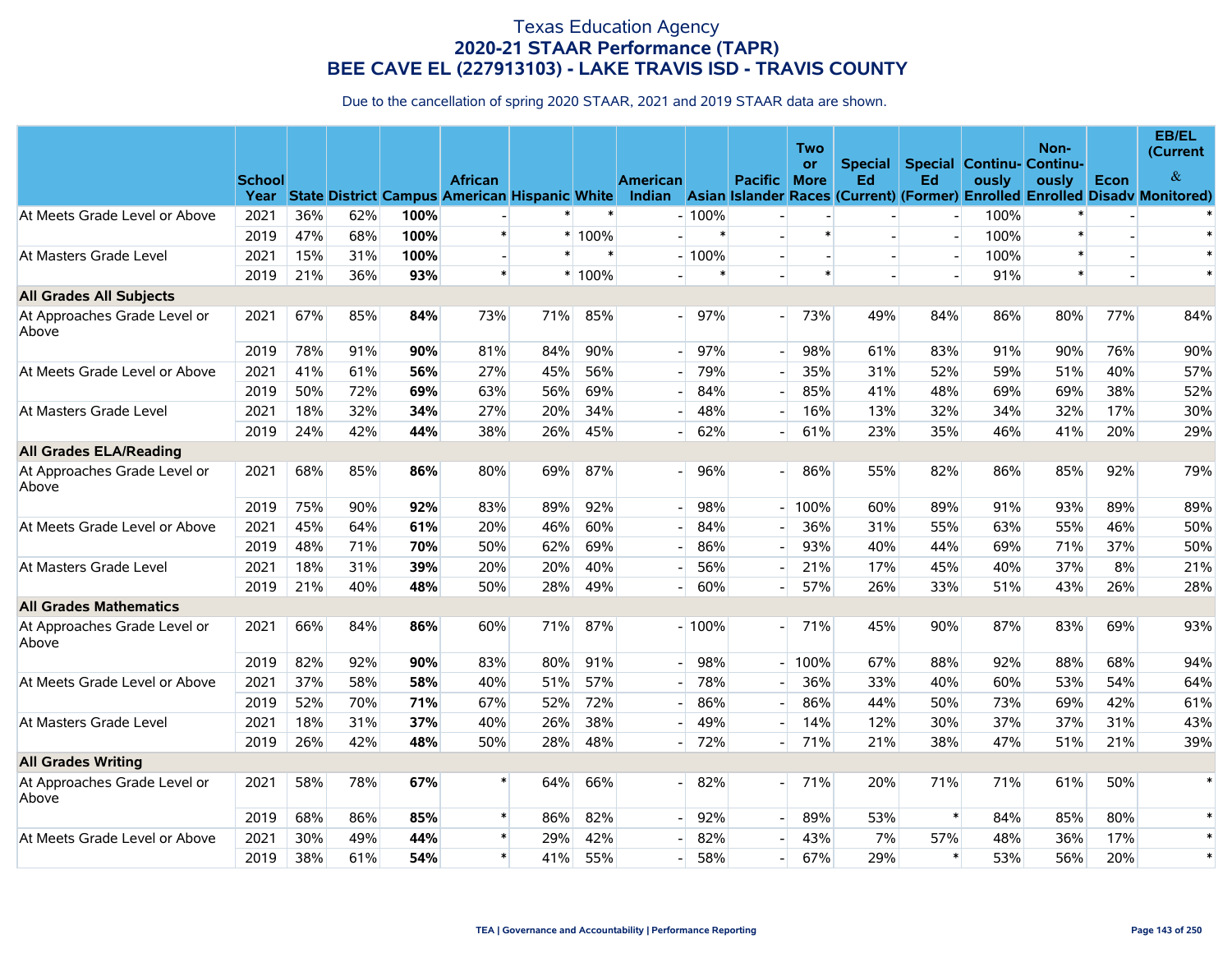Due to the cancellation of spring 2020 STAAR, 2021 and 2019 STAAR data are shown.

|                                       | <b>School</b><br>Year |     |     |     | <b>African</b><br><b>State District Campus American Hispanic White</b> |       |     | <b>American</b><br><b>Indian</b> |         | <b>Pacific</b> | <b>Two</b><br>or<br><b>More</b> | <b>Special</b><br>Ed | <b>Special</b><br>Ed | ously | Non-<br><b>Continu-Continu-</b><br>ously | Econ | <b>EB/EL</b><br>(Current<br>$\alpha$<br>Asian Islander Races (Current) (Former) Enrolled Enrolled Disadv Monitored) |
|---------------------------------------|-----------------------|-----|-----|-----|------------------------------------------------------------------------|-------|-----|----------------------------------|---------|----------------|---------------------------------|----------------------|----------------------|-------|------------------------------------------|------|---------------------------------------------------------------------------------------------------------------------|
| At Masters Grade Level                | 2021                  | 9%  | 17% | 14% |                                                                        | $0\%$ | 15% |                                  | 27%     |                | 14%                             | $0\%$                | 14%                  | 15%⊧  | 11%                                      | 17%  |                                                                                                                     |
|                                       | 2019                  | 14% | 28% | 20% |                                                                        | 18%   | 21% | - 1                              | 17%     |                | 33%                             | 6%                   |                      | 23%   | 17%                                      | 20%  |                                                                                                                     |
| <b>All Grades Science</b>             |                       |     |     |     |                                                                        |       |     |                                  |         |                |                                 |                      |                      |       |                                          |      |                                                                                                                     |
| At Approaches Grade Level or<br>Above | 2021                  | 71% | 89% | 91% |                                                                        | 83%   | 92% |                                  | $-100%$ |                |                                 | 88%                  |                      | 93%   | 84%                                      |      | 100%                                                                                                                |
|                                       | 2019                  | 81% | 93% | 90% |                                                                        | 79%   | 91% |                                  | $-100%$ |                |                                 | 50%                  |                      | 89%   | 91%                                      | 57%  | 88%                                                                                                                 |
| At Meets Grade Level or Above         | 2021                  | 44% | 64% | 52% |                                                                        | 42%   | 53% | - 1                              | 67%     |                |                                 | 63%                  |                      | 54%   | 47%                                      |      | 60%                                                                                                                 |
|                                       | 2019                  | 54% | 78% | 71% |                                                                        | 63%   | 69% | - 1                              | 93%     |                |                                 | 50%                  |                      | 70%   | 73%                                      | 43%  | 38%                                                                                                                 |
| At Masters Grade Level                | 2021                  | 20% | 34% | 27% |                                                                        | 25%   | 25% |                                  | 40%     |                |                                 | 25%                  |                      | 25%   | 31%                                      |      | 40%                                                                                                                 |
|                                       | 2019                  | 25% | 49% | 42% |                                                                        | 25%   | 41% |                                  | 71%     |                |                                 | 42%                  |                      | 46%   | 36%                                      | 0%   | 25%                                                                                                                 |

\* Indicates results are masked due to small numbers to protect student confidentiality.

- Indicates there are no students in the group.

+ Indicates that rates for reading and mathematics are based on the cumulative results from the first and second administrations of STAAR.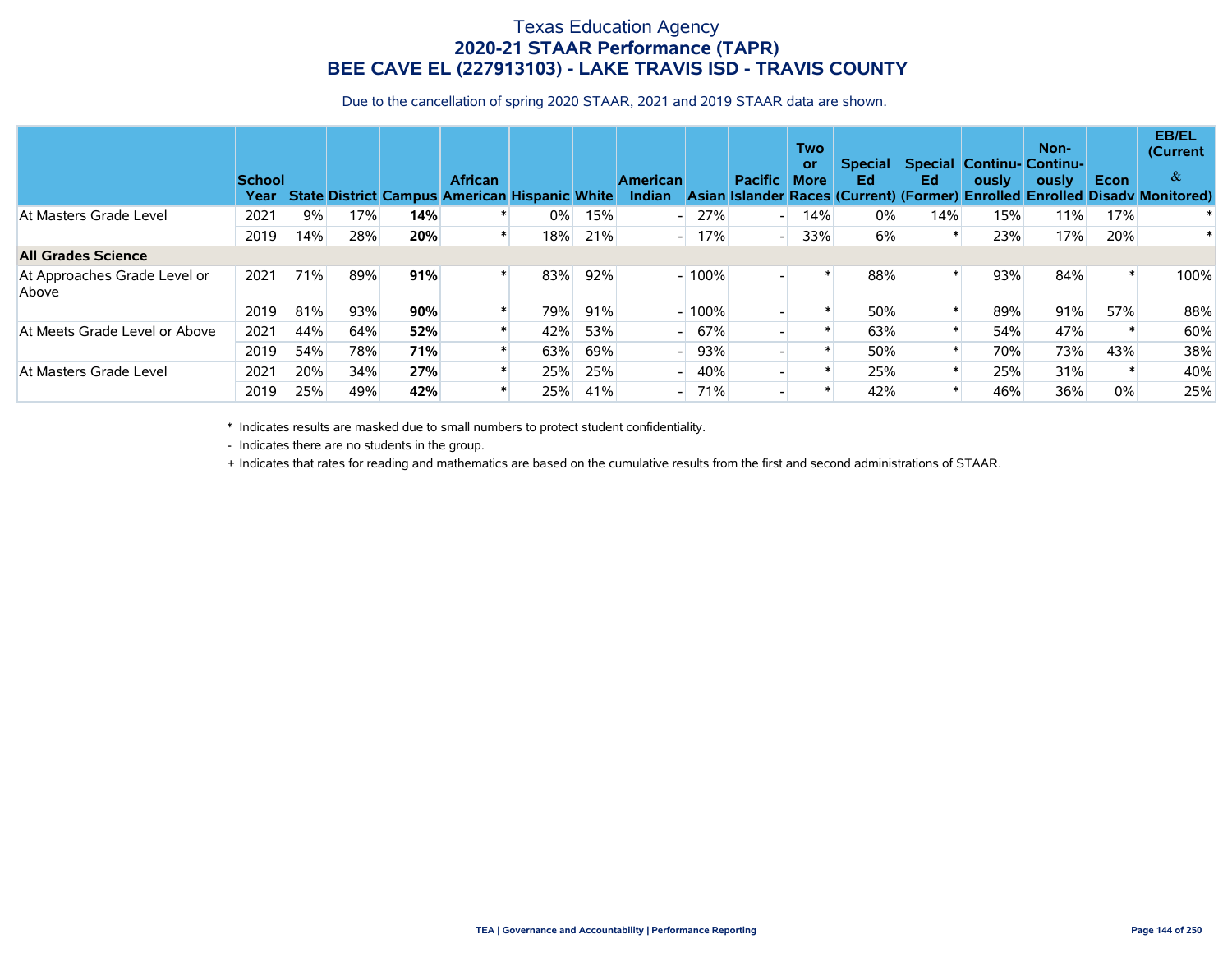Due to the cancellation of spring 2020 STAAR, 2019 and 2018 progress data are shown.

|                          | <b>School</b><br>Year |    |    |     | <b>African</b><br>State District Campus American Hispanic White |        |        | <b>American</b>                                                     |        | <b>Pacific</b>           | <b>Twoor</b><br><b>More</b> | Special<br>Ed | Ed.                      | <b>Special Continu- Continu-</b><br>ously | Non-<br>ously | Econ                     | <b>EB/EL</b><br>(Current<br>$\&$<br>Indian Asian Islander Races (Current) (Former) Enrolled Enrolled Disady Monitored) |
|--------------------------|-----------------------|----|----|-----|-----------------------------------------------------------------|--------|--------|---------------------------------------------------------------------|--------|--------------------------|-----------------------------|---------------|--------------------------|-------------------------------------------|---------------|--------------------------|------------------------------------------------------------------------------------------------------------------------|
|                          |                       |    |    |     |                                                                 |        |        | School Progress Domain - Academic Growth Score by Grade and Subject |        |                          |                             |               |                          |                                           |               |                          |                                                                                                                        |
| Grade 4 ELA/Reading      | 2019                  | 61 | 62 | 54  |                                                                 | 36     | 58     | $\overline{\phantom{a}}$                                            | 50     |                          | 78                          | 50            | $\ast$                   | 59                                        | 49            | 70                       | $\ast$                                                                                                                 |
|                          | 2018                  | 63 | 66 | 61  | $\ast$                                                          | 76     | 58     | $\sim$                                                              | 59     | $\overline{\phantom{a}}$ | $\ast$                      | 45            | $\ast$                   | 62                                        | 59            | 80                       | 50                                                                                                                     |
| Grade 4 Mathematics      | 2019                  | 65 | 70 | 66  | $\ast$                                                          | 48     | 71     | $\sim$                                                              | 68     | $\overline{\phantom{a}}$ | 67                          | 72            | $\ast$                   | 64                                        | 68            | 40                       | $\ast$                                                                                                                 |
|                          | 2018                  | 65 | 70 | 56  | $\ast$                                                          | 47     | 56     | $\overline{\phantom{a}}$                                            | 68     | $\overline{\phantom{a}}$ | $\ast$                      | 50            | $\ast$                   | 59                                        | 50            | 40                       | 39                                                                                                                     |
| Grade 5 ELA/Reading      | 2019                  | 81 | 86 | 84  | $\ast$                                                          | 88     | 82     | $\overline{\phantom{a}}$                                            | 85     | $\overline{\phantom{a}}$ | $\ast$                      | 82            | $\ast$                   | 86                                        | 80            | 71                       | 88                                                                                                                     |
|                          | 2018                  | 80 | 83 | 83  | $\ast$                                                          | 96     | 80     | $\overline{\phantom{a}}$                                            | 100    | $\overline{\phantom{a}}$ | 83                          | 94            | 90                       | 81                                        | 88            | 90                       | $\ast$                                                                                                                 |
| Grade 5 Mathematics      | 2019                  | 83 | 87 | 95  | $\ast$                                                          | 86     | 97     | $\sim$                                                              | 100    | $\overline{\phantom{a}}$ | $\ast$                      | 82            | $\ast$                   | 95                                        | 95            | 71                       | 100                                                                                                                    |
|                          | 2018                  | 81 | 82 | 92  | $\ast$                                                          | 92     | 93     | $\overline{\phantom{a}}$                                            | $\ast$ | $\overline{\phantom{a}}$ | 69                          | 94            | 100                      | 93                                        | 89            | 80                       | $\ast$                                                                                                                 |
| Grade 6 Mathematics      | 2019                  | 54 | 57 | 93  | $\ast$                                                          | $\ast$ | $\ast$ | $\overline{a}$                                                      | $\ast$ | $\overline{\phantom{a}}$ | $\ast$                      |               | $\overline{\phantom{a}}$ | 91                                        | $\ast$        | $\overline{\phantom{0}}$ | $\ast$                                                                                                                 |
|                          | 2018                  | 56 | 62 | 100 | $\overline{\phantom{a}}$                                        | $\ast$ | $\ast$ | $\overline{\phantom{a}}$                                            | $*$    | $\overline{\phantom{a}}$ | $\ast$                      | $\ast$        | $\overline{\phantom{a}}$ | 100                                       | $\ast$        | $\overline{\phantom{0}}$ | $\ast$                                                                                                                 |
| All Grades Both Subjects | 2019                  | 69 | 71 | 75  | 75                                                              | 65     | 77     | $\overline{\phantom{a}}$                                            | 77     | $\overline{\phantom{a}}$ | 81                          | 70            | 79                       | 77                                        | 72            | 65                       | 83                                                                                                                     |
|                          | 2018                  | 69 | 75 | 74  | 31                                                              | 76     | 74     | $\overline{\phantom{a}}$                                            | 79     | $\overline{\phantom{a}}$ | 83                          | 70            | 91                       | 76                                        | 71            | 73                       | 62                                                                                                                     |
| All Grades ELA/Reading   | 2019                  | 68 | 70 | 70  | $\ast$                                                          | 63     | 70     | $\overline{\phantom{a}}$                                            | 69     | $\overline{a}$           | 85                          | 63            | 67                       | 74                                        | 63            | 71                       | 75                                                                                                                     |
|                          | 2018                  | 69 | 74 | 73  | $\ast$                                                          | 85     | 70     | $\overline{\phantom{a}}$                                            | 76     | $\overline{a}$           | 88                          | 68            | 94                       | 73                                        | 73            | 85                       | 65                                                                                                                     |
| All Grades Mathematics   | 2019                  | 70 | 72 | 81  | $\ast$                                                          | 66     | 85     | $\overline{\phantom{a}}$                                            | 85     | $\overline{\phantom{a}}$ | 77                          | 76            | 92                       | 81                                        | 80            | 58                       | 92                                                                                                                     |
|                          | 2018                  | 70 | 75 | 75  | $\ast$                                                          | 67     | 77     | $\overline{\phantom{a}}$                                            | 82     | $\overline{\phantom{a}}$ | 77                          | 71            | 88                       | 78                                        | 70            | 60                       | 58                                                                                                                     |

\* Indicates results are masked due to small numbers to protect student confidentiality.

- Indicates there are no students in the group.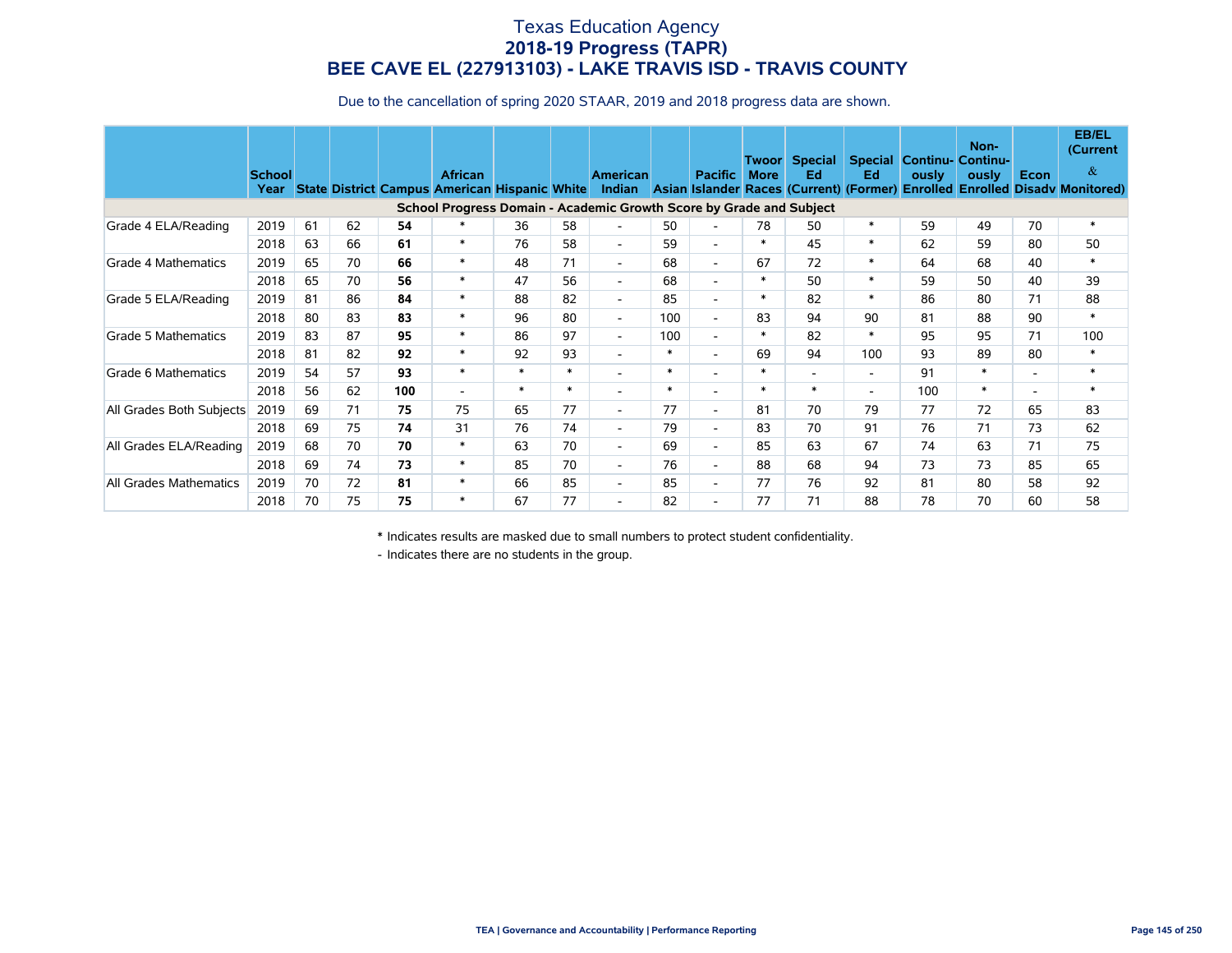# Texas Education Agency **2020-21 Bilingual Education/English as a Second Language (Current EB Students/EL) (TAPR) BEE CAVE EL (227913103) - LAKE TRAVIS ISD - TRAVIS COUNTY**

|                                    |               |     |     |     |                                             |                          |                          |                          |                |                                                                |         |            |            |                          |                       |     |                        | <b>Monitored</b> |
|------------------------------------|---------------|-----|-----|-----|---------------------------------------------|--------------------------|--------------------------|--------------------------|----------------|----------------------------------------------------------------|---------|------------|------------|--------------------------|-----------------------|-----|------------------------|------------------|
|                                    |               |     |     |     | <b>Total</b>                                | <b>BE-Trans</b>          |                          |                          |                | <b>ALP</b>                                                     |         | <b>ESL</b> |            | <b>ALP</b>               | <b>EB/EL</b><br>with  |     | <b>Total</b>           | $\&$             |
|                                    | <b>School</b> |     |     |     | <b>Bilingual</b>                            | Early                    |                          | BE-Trans BE-Dual BE-Dual |                | <b>Bilingual Total Content-</b>                                |         |            | <b>ESL</b> | <b>ESL</b>               | <b>Parental Never</b> |     | <b>EB/EL</b>           | <b>Former</b>    |
|                                    |               |     |     |     | <b>Year State District Campus Education</b> | Exit                     |                          |                          |                | Late Exit Two-Way One-Way (Exception) ESL                      |         |            |            | Based Pull-Out (Waiver)  | <b>Denial</b>         |     | <b>EB/EL (Current)</b> | EB/EL            |
|                                    |               |     |     |     |                                             |                          |                          |                          |                | <b>STAAR Performance Rate by Subject and Performance Level</b> |         |            |            |                          |                       |     |                        |                  |
| All Grades All Subjects            |               |     |     |     |                                             |                          |                          |                          |                |                                                                |         |            |            |                          |                       |     |                        |                  |
| At Approaches Grade Level or Above | 2021          | 67% | 85% | 84% | $\overline{\phantom{a}}$                    | $\sim$                   |                          |                          |                | $-1$                                                           | 70%     | 70%        |            | $\overline{\phantom{a}}$ | 100%                  | 84% | 77%                    | 100%             |
|                                    | 2019          | 78% | 91% | 90% |                                             |                          |                          |                          |                |                                                                | 82%     | 82%        |            |                          |                       |     | 83%                    |                  |
| At Meets Grade Level or Above      | 2021          | 41% | 61% | 56% |                                             |                          | $\overline{a}$           |                          |                |                                                                | 30%     | 30%        |            |                          | 67%                   | 56% | 38%                    | 100%             |
|                                    | 2019          | 50% | 72% | 69% | $\blacksquare$                              | $\overline{\phantom{a}}$ | $\blacksquare$           | $\overline{a}$           |                |                                                                | 32%     | 32%        |            |                          |                       |     | 33%                    |                  |
| At Masters Grade Level             | 2021          | 18% | 32% | 34% |                                             |                          |                          |                          |                |                                                                | 0%      | 0%         |            |                          | 33%                   | 34% | 8%                     | 82%              |
|                                    | 2019          | 24% | 42% | 44% |                                             |                          |                          |                          |                |                                                                | 9%      | 9%         |            |                          |                       |     | 8%                     |                  |
| <b>All Grades ELA/Reading</b>      |               |     |     |     |                                             |                          |                          |                          |                |                                                                |         |            |            |                          |                       |     |                        |                  |
| At Approaches Grade Level or Above | 2021          | 68% | 85% | 86% | $\overline{\phantom{a}}$                    | $\overline{\phantom{a}}$ | $\overline{\phantom{a}}$ |                          |                |                                                                | 63%     | 63%        |            |                          | $\ast$                | 86% | 70%                    | $\ast$           |
|                                    | 2019          | 75% | 90% | 92% |                                             |                          |                          |                          |                |                                                                | 75%     | 75%        |            |                          |                       |     | 78%                    |                  |
| At Meets Grade Level or Above      | 2021          | 45% | 64% | 61% | $\overline{\phantom{a}}$                    |                          |                          |                          |                |                                                                | 25%     | 25%        |            |                          |                       | 61% | 30%                    | $\ast$           |
|                                    | 2019          | 48% | 71% | 70% | $\overline{\phantom{a}}$                    | $\overline{a}$           | $\overline{a}$           |                          |                |                                                                | 38%     | 38%        |            |                          | $\ast$                |     | 33%                    |                  |
| At Masters Grade Level             | 2021          | 18% | 31% | 39% | $\overline{\phantom{a}}$                    | $\sim$                   | $\overline{\phantom{a}}$ |                          |                |                                                                | 0%      | 0%         |            |                          |                       | 40% | $0\%$                  | $\ast$           |
|                                    | 2019          | 21% | 40% | 48% |                                             |                          |                          |                          |                |                                                                | 0%      | 0%         |            |                          |                       |     | $0\%$                  |                  |
| <b>All Grades Mathematics</b>      |               |     |     |     |                                             |                          |                          |                          |                |                                                                |         |            |            |                          |                       |     |                        |                  |
| At Approaches Grade Level or Above | 2021          | 66% | 84% | 86% | $\overline{a}$                              | $\sim$                   | $\overline{\phantom{a}}$ |                          |                |                                                                | $- 88%$ | 88%        |            |                          |                       | 85% | 90%                    | $\ast$           |
|                                    | 2019          | 82% | 92% | 90% |                                             |                          | $\overline{\phantom{a}}$ |                          |                |                                                                | 100%    | 100%       |            |                          |                       |     | 100%                   |                  |
| At Meets Grade Level or Above      | 2021          | 37% | 58% | 58% |                                             |                          |                          |                          |                |                                                                | 38%     | 38%        |            |                          |                       | 58% | 50%                    | $\ast$           |
|                                    | 2019          | 52% | 70% | 71% |                                             |                          | $\sim$                   |                          |                |                                                                | 38%     | 38%        |            |                          | $\ast$                |     | 44%                    |                  |
| At Masters Grade Level             | 2021          | 18% | 31% | 37% | $\overline{\phantom{a}}$                    | $\sim$                   | $\overline{a}$           | $\sim$                   |                | $\overline{a}$                                                 | 0%      | 0%         |            |                          |                       | 37% | 20%                    | $\ast$           |
|                                    | 2019          | 26% | 42% | 48% |                                             |                          |                          |                          |                |                                                                | 25%     | 25%        |            |                          | $\star$               |     | 22%                    |                  |
| <b>All Grades Writing</b>          |               |     |     |     |                                             |                          |                          |                          |                |                                                                |         |            |            |                          |                       |     |                        |                  |
| At Approaches Grade Level or Above | 2021          | 58% | 78% | 67% | $\overline{\phantom{a}}$                    | $\sim$                   | $\overline{a}$           |                          | $\overline{a}$ |                                                                | $\ast$  | $\ast$     |            |                          | *                     | 68% | $\ast$                 |                  |
|                                    | 2019          | 68% | 86% | 85% |                                             | $\overline{\phantom{a}}$ | $\overline{\phantom{a}}$ |                          |                |                                                                | $\ast$  | $\ast$     |            |                          |                       |     |                        |                  |
| At Meets Grade Level or Above      | 2021          | 30% | 49% | 44% | $\overline{\phantom{a}}$                    |                          |                          |                          |                |                                                                | $\ast$  | $\ast$     |            |                          | $\ast$                | 43% | $\ast$                 |                  |
|                                    | 2019          | 38% | 61% | 54% | $\blacksquare$                              |                          | $\overline{\phantom{a}}$ |                          |                |                                                                | $\ast$  | $*$        |            |                          |                       |     | $\ast$                 |                  |
| At Masters Grade Level             | 2021          | 9%  | 17% | 14% | $\overline{\phantom{a}}$                    | $\overline{a}$           | $\overline{a}$           | $\sim$                   |                |                                                                | $\ast$  | $*$        |            |                          | $\ast$                | 14% | $\ast$                 |                  |
|                                    | 2019          | 14% | 28% | 20% |                                             |                          |                          |                          |                |                                                                | $\ast$  | $\ast$     |            |                          |                       |     | $\ast$                 |                  |
| <b>All Grades Science</b>          |               |     |     |     |                                             |                          |                          |                          |                |                                                                |         |            |            |                          |                       |     |                        |                  |
| At Approaches Grade Level or Above | 2021          | 71% | 89% | 91% | $\overline{\phantom{a}}$                    | $\sim$                   | ш.                       |                          | $\overline{a}$ |                                                                | $\ast$  | $\ast$     |            |                          | $\ast$                | 91% | $\ast$                 | $\ast$           |
|                                    | 2019          | 81% | 93% | 90% | $\overline{\phantom{a}}$                    | $\overline{\phantom{a}}$ | $\overline{\phantom{a}}$ |                          |                |                                                                | $\ast$  | $\ast$     |            |                          |                       |     | $\ast$                 |                  |
| At Meets Grade Level or Above      | 2021          | 44% | 64% | 52% |                                             |                          |                          |                          |                |                                                                | $\ast$  | $\ast$     |            |                          |                       | 52% | $\ast$                 | $\ast$           |
|                                    | 2019          | 54% | 78% | 71% |                                             |                          |                          |                          |                |                                                                | $\ast$  | $\ast$     |            |                          |                       |     | $\ast$                 |                  |
| At Masters Grade Level             | 2021          | 20% | 34% | 27% |                                             | $\overline{\phantom{a}}$ | $\overline{a}$           | $\sim$                   |                |                                                                | $\ast$  | $*$        |            |                          | ∗                     | 26% | $\ast$                 | $\ast$           |
|                                    | 2019          | 25% | 49% | 42% |                                             |                          |                          |                          |                |                                                                |         |            |            |                          |                       |     |                        |                  |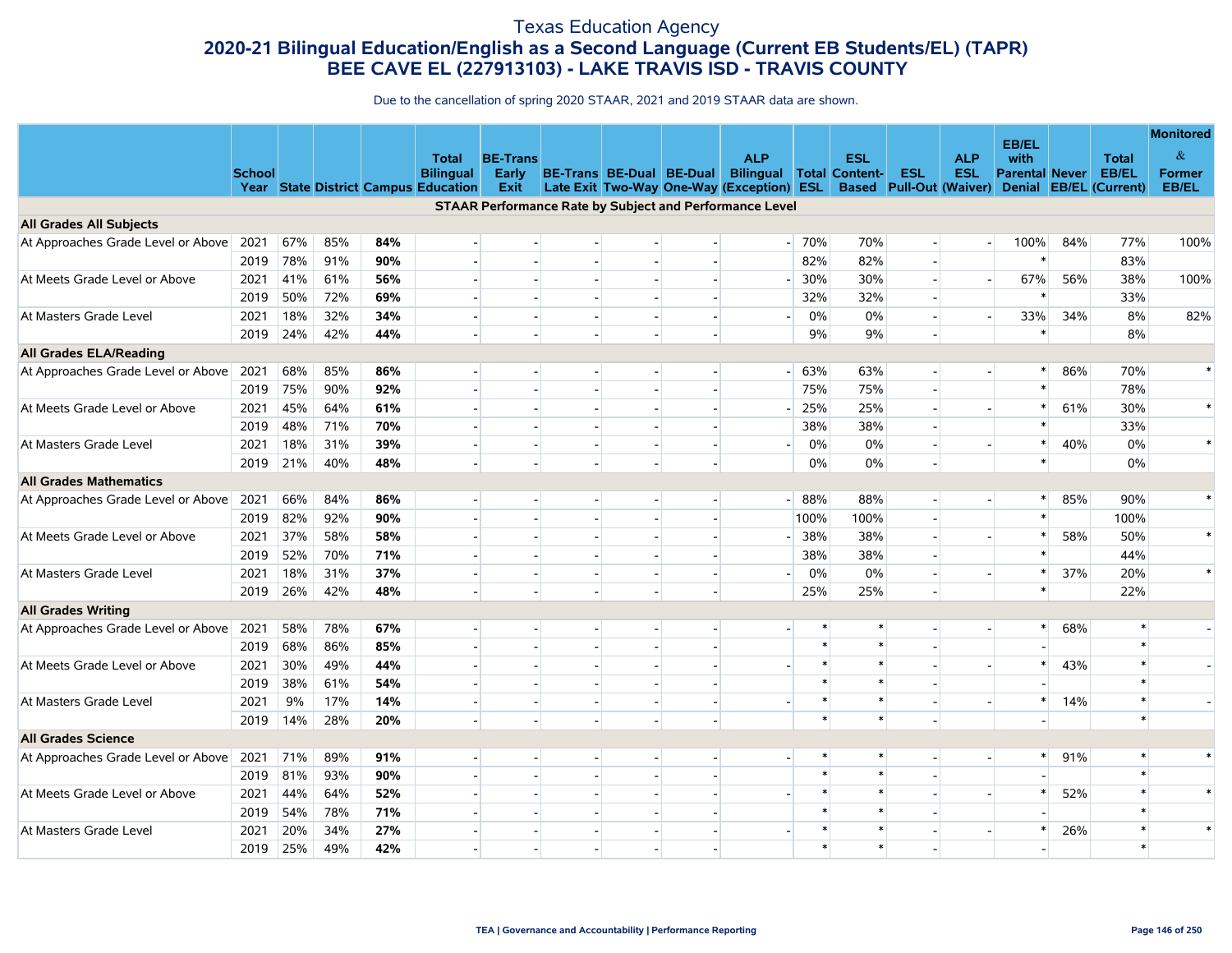# Texas Education Agency **2020-21 Bilingual Education/English as a Second Language (Current EB Students/EL) (TAPR) BEE CAVE EL (227913103) - LAKE TRAVIS ISD - TRAVIS COUNTY**

Due to the cancellation of spring 2020 STAAR, 2021 and 2019 STAAR data are shown.

- \* Indicates results are masked due to small numbers to protect student confidentiality.
- Indicates there are no students in the group.

Blank cell indicates there are no data available in the group.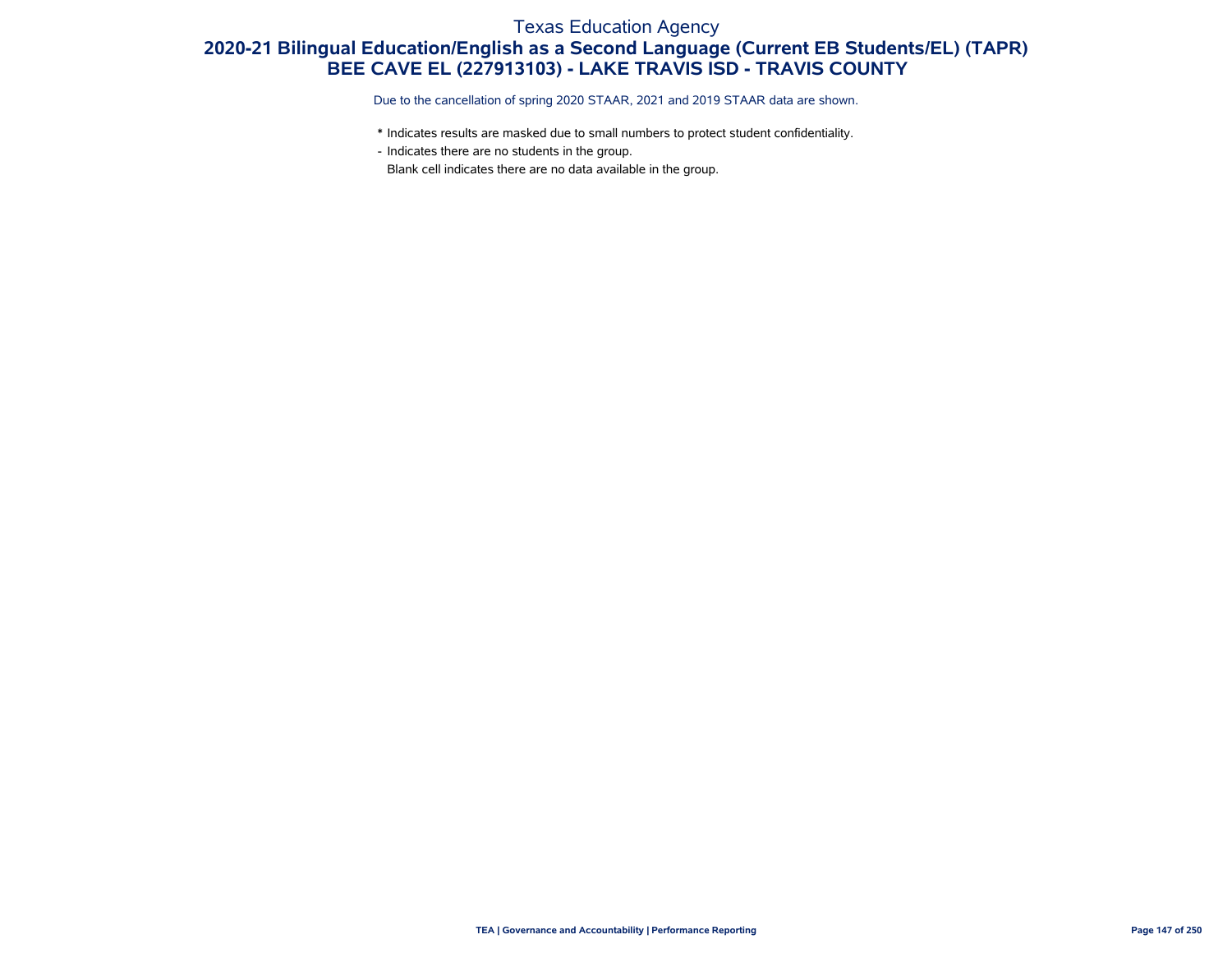Due to the cancellation of spring 2020 STAAR, 2021 and 2019 STAAR data are shown.

|                                                            |       |     |     | <b>African</b><br><b>State District Campus American Hispanic White</b> |      |     | American                                        |         | <b>Pacific</b>           | <b>Two</b><br>or<br><b>More</b> | <b>Special</b><br>Ed | Ed  | <b>Special Continu- Continu-</b><br>ously | Non-<br>ously | Econ  | <b>EB/EL</b><br>(Current<br>$\&$<br>Indian Asian Islander Races (Current) (Former) Enrolled Enrolled Disady Monitored) |
|------------------------------------------------------------|-------|-----|-----|------------------------------------------------------------------------|------|-----|-------------------------------------------------|---------|--------------------------|---------------------------------|----------------------|-----|-------------------------------------------|---------------|-------|------------------------------------------------------------------------------------------------------------------------|
|                                                            |       |     |     |                                                                        |      |     | <b>2021 STAAR Participation</b><br>(All Grades) |         |                          |                                 |                      |     |                                           |               |       |                                                                                                                        |
| <b>All Tests</b>                                           |       |     |     |                                                                        |      |     |                                                 |         |                          |                                 |                      |     |                                           |               |       |                                                                                                                        |
| Assessment Participant                                     | 88%   | 81% | 82% | 90%                                                                    | 77%  | 83% | $\overline{a}$                                  | 79%     | $\overline{\phantom{a}}$ | 88%                             | 75%                  | 78% | 82%                                       | 83%           | 91%   | 93%                                                                                                                    |
| Included in Accountability                                 | 83%   | 78% | 78% | 75%                                                                    | 77%  | 79% |                                                 | 73%     |                          | 88%                             | 75%                  | 78% | 82%                                       | 70%           | 80%   | 88%                                                                                                                    |
| Not Included in Accountability: Mobile                     | 3%    | 3%  | 4%  | 15%                                                                    | 0%   | 4%  |                                                 | 7%      |                          | $0\%$                           | $0\%$                | 0%  | 0%                                        | 12%           | 11%   | 5%                                                                                                                     |
| Not Included in Accountability: Other<br><b>Exclusions</b> | 1%    | 0%  | 0%  | 0%                                                                     | 0%   | 0%  |                                                 | 0%      |                          | 0%                              | 0%                   | 0%  | 0%                                        | 0%            | 0%    | 0%                                                                                                                     |
| <b>Not Tested</b>                                          | 12%   | 19% | 18% | 10%                                                                    | 23%  | 17% |                                                 | 21%     |                          | 12%                             | 25%                  | 23% | 18%                                       | 17%           | 9%    | 7%                                                                                                                     |
| Absent                                                     | 2%    | 8%  | 3%  | 0%                                                                     | 2%   | 4%  |                                                 | 1%      |                          | 5%                              | 4%                   | 8%  | 3%                                        | 3%            | 0%    | 0%                                                                                                                     |
| Other                                                      | 10%   | 11% | 15% | 10%                                                                    | 21%  | 13% |                                                 | 19%     |                          | 7%                              | 20%                  | 15% | 15%                                       | 14%           | 9%    | 7%                                                                                                                     |
|                                                            |       |     |     |                                                                        |      |     | <b>2019 STAAR Participation</b><br>(All Grades) |         |                          |                                 |                      |     |                                           |               |       |                                                                                                                        |
| <b>All Tests</b>                                           |       |     |     |                                                                        |      |     |                                                 |         |                          |                                 |                      |     |                                           |               |       |                                                                                                                        |
| <b>Assessment Participant</b>                              | 99%   | 99% | 99% | 100%                                                                   | 100% | 98% |                                                 | $-100%$ |                          | $-100%$                         | 97%                  | 96% | 99%                                       | 99%           | 100%  | 100%                                                                                                                   |
| Included in Accountability                                 | 94%   | 96% | 95% | 100%                                                                   | 99%  | 94% |                                                 | 95%     | $\overline{\phantom{a}}$ | 93%                             | 94%                  | 96% | 97%                                       | 92%           | 100%  | 96%                                                                                                                    |
| Not Included in Accountability: Mobile                     | 4%    | 3%  | 4%  | 0%                                                                     | 0%   | 4%  | $\sim$                                          | 5%      |                          | 7%                              | 2%                   | 0%  | 2%                                        | 6%            | $0\%$ | 0%                                                                                                                     |
| Not Included in Accountability: Other<br><b>Exclusions</b> | 1%    | 0%  | 0%  | 0%                                                                     | 1%   | 0%  |                                                 | 0%      |                          | 0%                              | $0\%$                | 0%  | 0%                                        | $0\%$         | 0%    | 4%                                                                                                                     |
| <b>Not Tested</b>                                          | $1\%$ | 1%  | 1%  | 0%                                                                     | 0%   | 2%  | $\overline{\phantom{a}}$                        | 0%      | $\overline{\phantom{0}}$ | 0%                              | 3%                   | 4%  | $1\%$                                     | 1%            | 0%    | 0%                                                                                                                     |
| Absent                                                     | $1\%$ | 1%  | 1%  | 0%                                                                     | 0%   | 1%  | $\blacksquare$                                  | 0%      | $\overline{\phantom{0}}$ | $0\%$                           | 3%                   | 0%  | 0%                                        | $1\%$         | 0%    | 0%                                                                                                                     |
| Other                                                      | 0%    | 0%  | 0%  | 0%                                                                     | 0%   | 0%  |                                                 | 0%      |                          | $0\%$                           | $0\%$                | 4%  | 0%                                        | 0%            | 0%    | 0%                                                                                                                     |

\* Indicates results are masked due to small numbers to protect student confidentiality.

- Indicates there are no students in the group.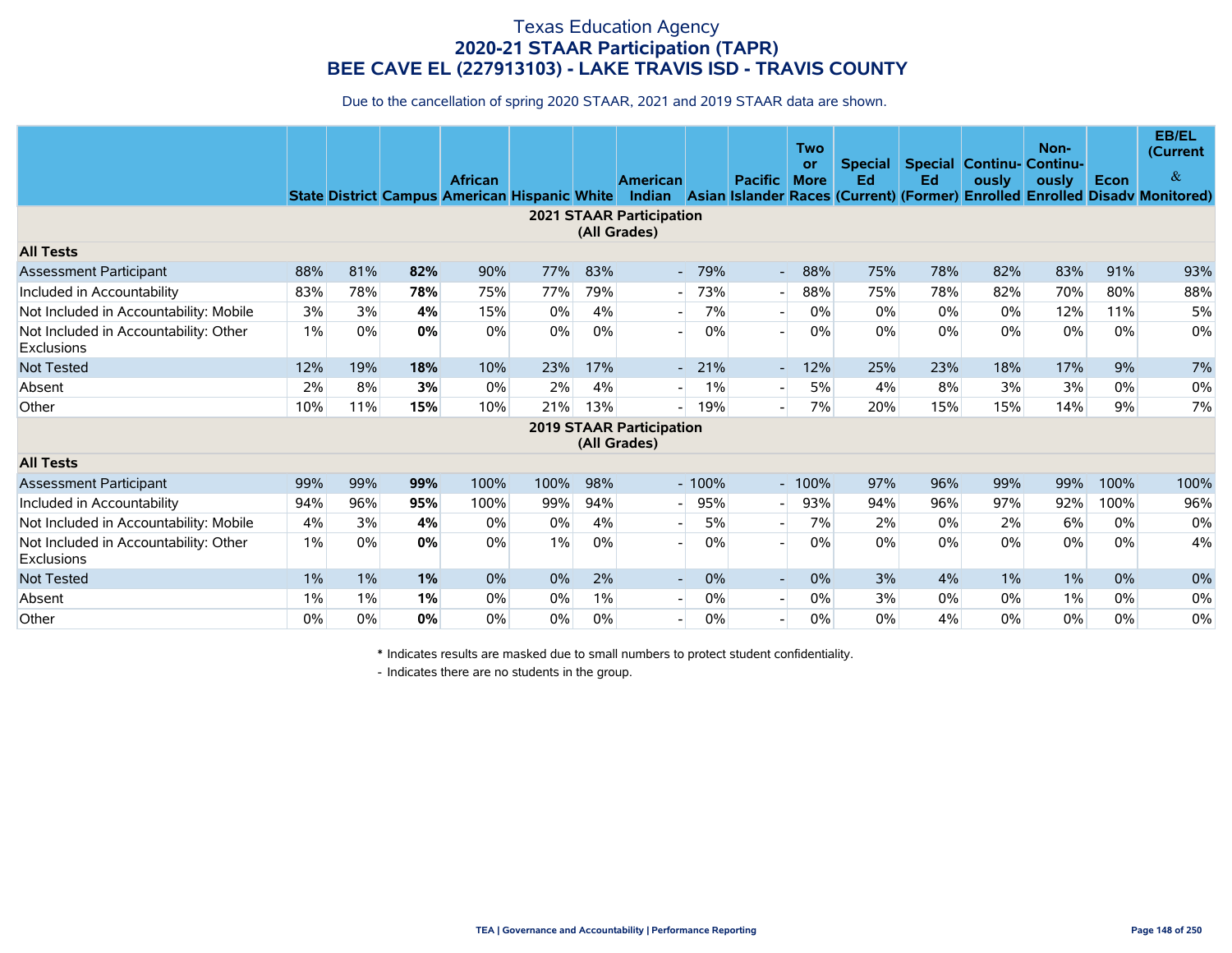#### Texas Education Agency **2020-21 Attendance, Graduation, and Dropout Rates (TAPR) BEE CAVE EL (227913103) - LAKE TRAVIS ISD - TRAVIS COUNTY**

|                                             |       |       |                | <b>African</b>                                |                          |                | <b>American</b>             |                          | <b>Pacific</b>           | <b>Two</b><br>or | More Special Econ        |                     |      |
|---------------------------------------------|-------|-------|----------------|-----------------------------------------------|--------------------------|----------------|-----------------------------|--------------------------|--------------------------|------------------|--------------------------|---------------------|------|
|                                             |       |       |                | State District Campus American Hispanic White |                          |                | Indian Asian Islander Races |                          |                          |                  | Ed                       | <b>Disady EB/EL</b> |      |
| <b>Attendance Rate</b>                      |       |       |                |                                               |                          |                |                             |                          |                          |                  |                          |                     |      |
| 2019-20                                     | 98.3% | 98.7% | 99.1%          | $\ast$                                        |                          | 99.0% 99.1%    |                             | $-99.3%$                 |                          | $-99.1%$         |                          | 99.1% 98.8% 99.3%   |      |
| 2018-19                                     | 95.4% | 95.3% | 95.9%          | 97.5%                                         |                          | 95.6% 95.8%    |                             | $-96.5%$                 |                          | $-95.7%$         |                          | 95.5% 95.2% 96.5%   |      |
| <b>Chronic Absenteeism</b>                  |       |       |                |                                               |                          |                |                             |                          |                          |                  |                          |                     |      |
| 2019-20                                     | 6.7%  | 5.9%  | 2.6%           | $0.0\%$                                       | 1.1%                     | 3.0%           | $\overline{a}$              | 2.2%                     | $\overline{\phantom{a}}$ | 2.6%             | 2.1%                     | 2.6%                | 0.0% |
| 2018-19                                     | 11.4% | 9.9%  | 4.7%           | 0.0%                                          | 4.3%                     | 5.2%           |                             | 2.5%                     | $\blacksquare$           | 6.7%             | 7.7%                     | 8.3%                | 0.0% |
| <b>Annual Dropout Rate (Gr 7-8)</b>         |       |       |                |                                               |                          |                |                             |                          |                          |                  |                          |                     |      |
| 2019-20                                     | 0.5%  | 0.0%  |                |                                               | $\overline{a}$           |                | $\overline{\phantom{a}}$    |                          |                          |                  | $\overline{a}$           |                     |      |
| 2018-19                                     | 0.4%  | 0.5%  |                |                                               | $\blacksquare$           |                |                             | $\overline{\phantom{a}}$ |                          |                  | $\overline{\phantom{0}}$ |                     |      |
| <b>Annual Dropout Rate (Gr 9-12)</b>        |       |       |                |                                               |                          |                |                             |                          |                          |                  |                          |                     |      |
| 2019-20                                     | 1.6%  | 0.1%  |                |                                               | $\overline{\phantom{m}}$ | $\overline{a}$ | $\overline{a}$              | $\overline{a}$           |                          |                  | $\overline{\phantom{0}}$ | $\overline{a}$      |      |
| 2018-19                                     | 1.9%  | 0.6%  |                |                                               | $\overline{a}$           |                |                             |                          |                          |                  | $\overline{a}$           |                     |      |
| 4-Year Longitudinal Rate (Gr 9-12)          |       |       |                |                                               |                          |                |                             |                          |                          |                  |                          |                     |      |
| Class of 2020                               |       |       |                |                                               |                          |                |                             |                          |                          |                  |                          |                     |      |
| Graduated                                   | 90.3% | 97.7% | $\blacksquare$ |                                               | $\overline{a}$           |                | $\overline{a}$              | $\overline{\phantom{a}}$ |                          | $\overline{a}$   | $\overline{\phantom{0}}$ |                     |      |
| <b>Received TxCHSE</b>                      | 0.4%  | 0.5%  |                |                                               | $\overline{\phantom{0}}$ |                |                             |                          |                          |                  |                          |                     |      |
| Continued HS                                | 3.9%  | 0.8%  |                | $\overline{a}$                                | $\overline{\phantom{0}}$ |                | $\overline{a}$              |                          |                          | $\overline{a}$   | $\overline{\phantom{a}}$ |                     |      |
| Dropped Out                                 | 5.4%  | 1.0%  |                |                                               | $\overline{\phantom{a}}$ |                |                             |                          |                          |                  |                          |                     |      |
| Graduates and TxCHSE 90.7%                  |       | 98.2% |                |                                               | $\overline{a}$           |                |                             |                          |                          |                  |                          |                     |      |
| Graduates, TxCHSE,<br>and Continuers        | 94.6% | 99.0% |                |                                               | $\overline{a}$           |                |                             |                          |                          |                  |                          |                     |      |
| Class of 2019                               |       |       |                |                                               |                          |                |                             |                          |                          |                  |                          |                     |      |
| Graduated                                   | 90.0% | 95.4% |                |                                               | $\overline{\phantom{a}}$ | $\overline{a}$ | $\overline{a}$              | $\overline{a}$           |                          | $\overline{a}$   | $\overline{\phantom{a}}$ |                     |      |
| <b>Received TxCHSE</b>                      | 0.5%  | 0.7%  |                |                                               |                          |                |                             |                          |                          |                  | $\overline{\phantom{a}}$ |                     |      |
| Continued HS                                | 3.7%  | 1.9%  | ÷              |                                               | $\overline{a}$           |                |                             |                          |                          |                  | $\overline{a}$           |                     |      |
| Dropped Out                                 | 5.9%  | 2.0%  |                |                                               | $\overline{a}$           |                |                             |                          |                          |                  | $\overline{\phantom{0}}$ |                     |      |
| Graduates and TxCHSE 90.4%                  |       | 96.2% |                |                                               | $\blacksquare$           |                |                             |                          |                          |                  | $\overline{a}$           |                     |      |
| Graduates, TxCHSE,<br>and Continuers        | 94.1% | 98.0% |                |                                               |                          |                |                             |                          |                          |                  |                          |                     |      |
| 5-Year Extended Longitudinal Rate (Gr 9-12) |       |       |                |                                               |                          |                |                             |                          |                          |                  |                          |                     |      |
| Class of 2019                               |       |       |                |                                               |                          |                |                             |                          |                          |                  |                          |                     |      |
| Graduated                                   | 92.0% | 96.4% | $\blacksquare$ |                                               | $\overline{a}$           |                | $\overline{a}$              | $\overline{a}$           |                          | $\overline{a}$   | $\overline{a}$           |                     |      |
| <b>Received TxCHSE</b>                      | 0.5%  | 0.9%  |                |                                               | $\overline{a}$           |                |                             |                          |                          |                  |                          |                     |      |
| Continued HS                                | 1.3%  | 0.9%  |                |                                               | $\overline{\phantom{a}}$ |                | $\blacksquare$              | $\blacksquare$           |                          |                  | $\blacksquare$           |                     |      |
| Dropped Out                                 | 6.1%  | 1.8%  |                | $\overline{\phantom{0}}$                      | $\overline{\phantom{a}}$ |                | $\overline{\phantom{0}}$    | $\overline{\phantom{a}}$ |                          | $\overline{a}$   | $\blacksquare$           |                     |      |
| Graduates and TxCHSE 92.6%                  |       | 97.3% |                |                                               | $\overline{\phantom{a}}$ |                |                             | $\overline{\phantom{a}}$ |                          |                  | $\blacksquare$           |                     |      |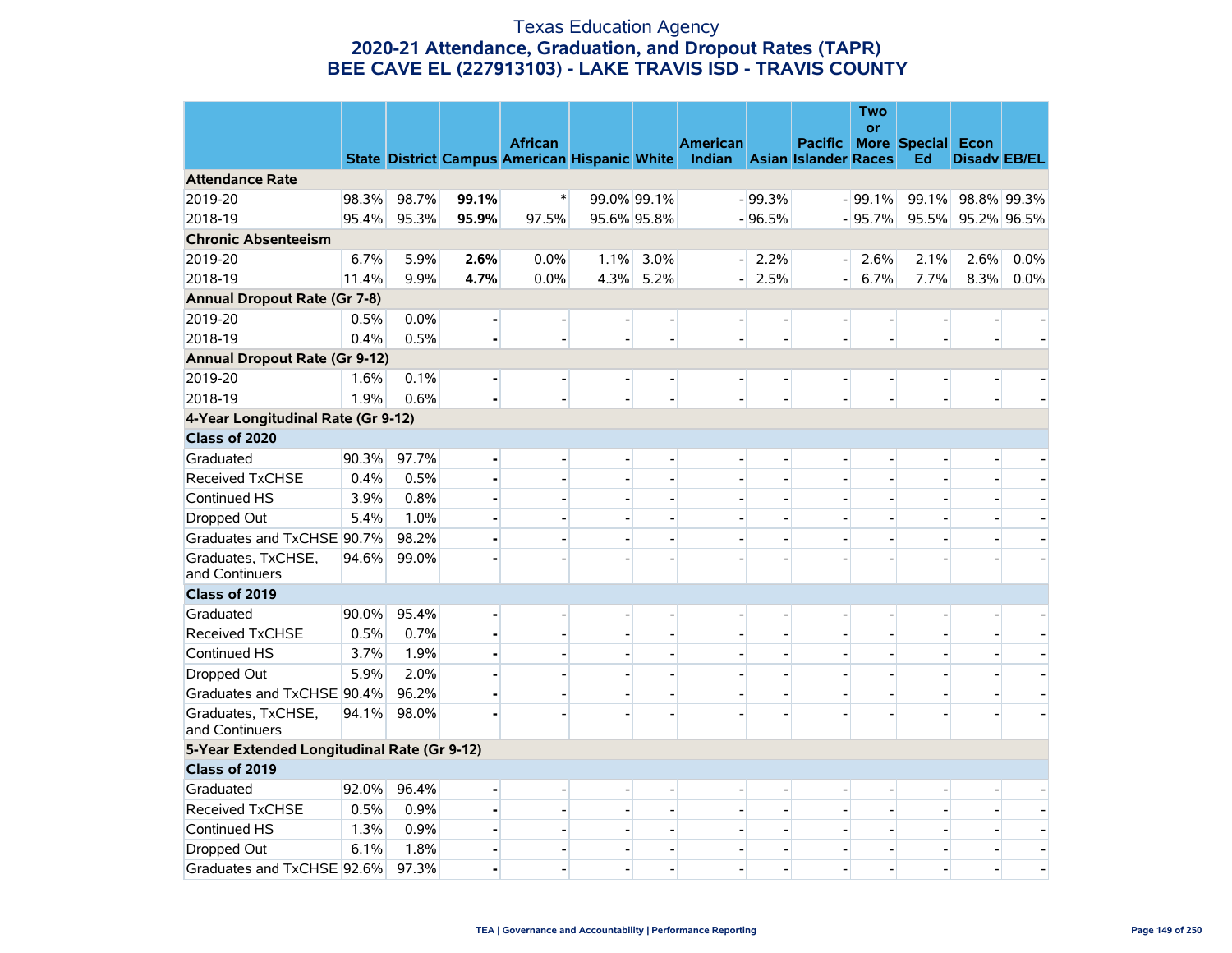### Texas Education Agency **2020-21 Attendance, Graduation, and Dropout Rates (TAPR) BEE CAVE EL (227913103) - LAKE TRAVIS ISD - TRAVIS COUNTY**

|                                                             |       |             |   |                                                      |                          |                |                             |                | <b>Two</b><br><b>or</b> |                          |                     |        |
|-------------------------------------------------------------|-------|-------------|---|------------------------------------------------------|--------------------------|----------------|-----------------------------|----------------|-------------------------|--------------------------|---------------------|--------|
|                                                             |       |             |   | <b>African</b>                                       |                          |                | <b>American</b>             | <b>Pacific</b> |                         | <b>More Special Econ</b> |                     |        |
|                                                             |       |             |   | <b>State District Campus American Hispanic White</b> |                          |                | Indian Asian Islander Races |                |                         | Ed                       | <b>Disady EB/EL</b> |        |
| Graduates, TxCHSE,<br>and Continuers                        | 93.9% | 98.2%       |   |                                                      |                          |                |                             |                |                         |                          |                     |        |
| Class of 2018                                               |       |             |   |                                                      |                          |                |                             |                |                         |                          |                     |        |
| Graduated                                                   | 92.2% | 96.5%       |   |                                                      |                          |                |                             |                |                         |                          |                     |        |
| <b>Received TxCHSE</b>                                      | 0.6%  | 0.6%        |   |                                                      |                          |                |                             |                |                         |                          |                     |        |
| Continued HS                                                | 1.1%  | 0.4%        |   |                                                      |                          |                |                             |                |                         |                          |                     |        |
| Dropped Out                                                 | 6.1%  | 2.5%        | ۰ |                                                      | $\overline{\phantom{0}}$ |                |                             |                |                         | $\overline{\phantom{0}}$ |                     |        |
| Graduates and TxCHSE 92.8%                                  |       | 97.1%       |   |                                                      |                          |                |                             |                |                         |                          |                     |        |
| Graduates, TxCHSE,<br>and Continuers                        | 93.9% | 97.5%       |   |                                                      |                          |                |                             |                |                         |                          |                     |        |
| 6-Year Extended Longitudinal Rate (Gr 9-12)                 |       |             |   |                                                      |                          |                |                             |                |                         |                          |                     |        |
| Class of 2018                                               |       |             |   |                                                      |                          |                |                             |                |                         |                          |                     |        |
| Graduated                                                   | 92.6% | 96.8%       |   |                                                      |                          |                |                             |                |                         |                          |                     |        |
| <b>Received TxCHSE</b>                                      | 0.7%  | 0.6%        |   |                                                      |                          |                |                             |                |                         |                          |                     |        |
| Continued HS                                                | 0.6%  | 0.1%        |   |                                                      |                          |                |                             |                |                         |                          |                     |        |
| Dropped Out                                                 | 6.1%  | 2.5%        |   |                                                      |                          |                |                             |                |                         |                          |                     |        |
| Graduates and TxCHSE 93.3%                                  |       | 97.4%       |   |                                                      |                          |                |                             |                |                         |                          |                     |        |
| Graduates, TxCHSE,<br>and Continuers                        | 93.9% | 97.5%       |   |                                                      |                          |                |                             |                |                         |                          |                     |        |
| Class of 2017                                               |       |             |   |                                                      |                          |                |                             |                |                         |                          |                     |        |
| Graduated                                                   | 92.4% | 96.5%       |   |                                                      | $\overline{a}$           |                |                             |                |                         |                          |                     |        |
| <b>Received TxCHSE</b>                                      | 0.7%  | 0.3%        |   |                                                      |                          |                |                             |                |                         |                          |                     |        |
| Continued HS                                                | 0.6%  | 0.5%        |   |                                                      | $\overline{\phantom{a}}$ |                |                             |                |                         | $\overline{a}$           |                     | $\sim$ |
| Dropped Out                                                 | 6.3%  | 2.8%        |   |                                                      |                          |                |                             |                |                         |                          |                     |        |
| Graduates and TxCHSE 93.2%                                  |       | 96.8%       |   |                                                      |                          |                |                             |                |                         |                          |                     |        |
| Graduates, TxCHSE,<br>and Continuers                        | 93.7% | 97.2%       |   |                                                      |                          |                |                             |                |                         |                          |                     |        |
| 4-Year Federal Graduation Rate Without Exclusions (Gr 9-12) |       |             |   |                                                      |                          |                |                             |                |                         |                          |                     |        |
| Class of 2020                                               |       | 90.3% 97.3% |   |                                                      | $\overline{\phantom{a}}$ |                | $\overline{\phantom{a}}$    |                |                         | $\overline{\phantom{a}}$ |                     |        |
| Class of 2019                                               |       | 90.0% 95.3% |   |                                                      |                          |                |                             |                |                         |                          |                     |        |
| RHSP/DAP Graduates (Longitudinal Rate)                      |       |             |   |                                                      |                          |                |                             |                |                         |                          |                     |        |
| Class of 2020                                               | 83.0% |             |   |                                                      | $\overline{a}$           |                |                             |                |                         | $\overline{a}$           |                     |        |
| Class of 2019                                               | 73.3% |             |   |                                                      | $\overline{a}$           | $\overline{a}$ | $\overline{a}$              |                |                         | $\overline{a}$           | $\overline{a}$      |        |
| <b>FHSP-E Graduates (Longitudinal Rate)</b>                 |       |             |   |                                                      |                          |                |                             |                |                         |                          |                     |        |
| Class of 2020                                               | 4.3%  | 1.4%        |   |                                                      |                          |                |                             |                |                         |                          |                     |        |
| Class of 2019                                               | 4.2%  | 2.0%        |   |                                                      |                          |                |                             |                |                         |                          |                     |        |
| <b>FHSP-DLA Graduates (Longitudinal Rate)</b>               |       |             |   |                                                      |                          |                |                             |                |                         |                          |                     |        |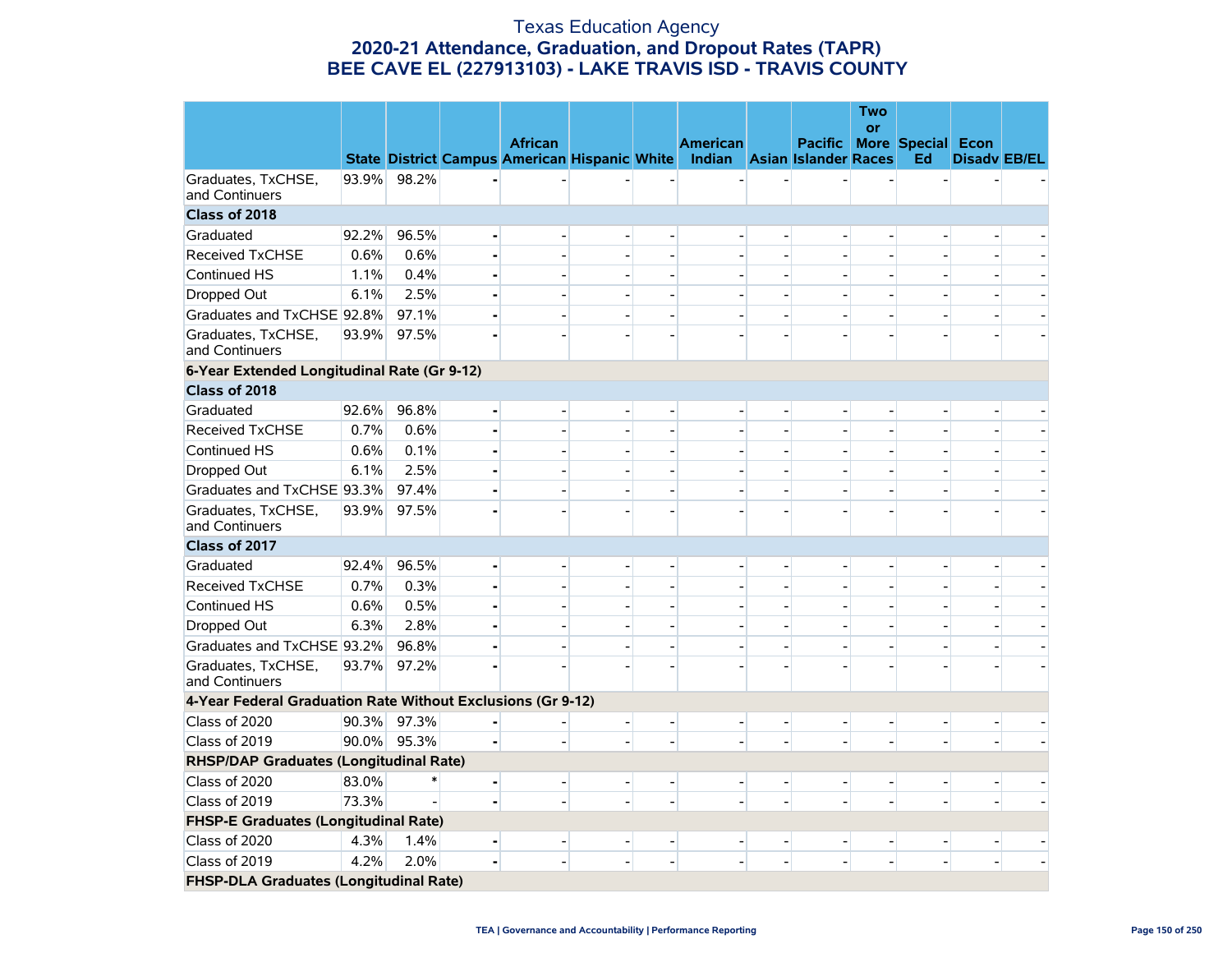### Texas Education Agency **2020-21 Attendance, Graduation, and Dropout Rates (TAPR) BEE CAVE EL (227913103) - LAKE TRAVIS ISD - TRAVIS COUNTY**

|                                                        |       |             |                                                                        |  |                                  |                                               | <b>Two</b><br>or |                                |                     |  |
|--------------------------------------------------------|-------|-------------|------------------------------------------------------------------------|--|----------------------------------|-----------------------------------------------|------------------|--------------------------------|---------------------|--|
|                                                        |       |             | <b>African</b><br><b>State District Campus American Hispanic White</b> |  | <b>American</b><br><b>Indian</b> | <b>Pacific</b><br><b>Asian Islander Races</b> |                  | <b>More Special Econ</b><br>Ed | <b>Disady EB/EL</b> |  |
| Class of 2020                                          | 83.5% | 93.0%       |                                                                        |  |                                  |                                               |                  |                                |                     |  |
| Class of 2019                                          | 83.5% | 91.6%       |                                                                        |  |                                  |                                               |                  |                                |                     |  |
| RHSP/DAP/FHSP-E/FHSP-DLA Graduates (Longitudinal Rate) |       |             |                                                                        |  |                                  |                                               |                  |                                |                     |  |
| Class of 2020                                          |       | 87.8% 94.3% |                                                                        |  |                                  |                                               |                  |                                |                     |  |
| Class of 2019                                          |       | 87.6% 93.5% |                                                                        |  |                                  |                                               |                  |                                |                     |  |
| <b>RHSP/DAP Graduates (Annual Rate)</b>                |       |             |                                                                        |  |                                  |                                               |                  |                                |                     |  |
| 2019-20                                                | 38.6% | 20.0%       |                                                                        |  |                                  |                                               |                  |                                |                     |  |
| 2018-19                                                | 32.7% |             |                                                                        |  |                                  |                                               |                  |                                |                     |  |
| <b>FHSP-E Graduates (Annual Rate)</b>                  |       |             |                                                                        |  |                                  |                                               |                  |                                |                     |  |
| 2019-20                                                | 4.4%  | 1.4%        |                                                                        |  |                                  |                                               |                  |                                |                     |  |
| 2018-19                                                | 4.4%  | 1.9%        |                                                                        |  |                                  |                                               |                  |                                |                     |  |
| <b>FHSP-DLA Graduates (Annual Rate)</b>                |       |             |                                                                        |  |                                  |                                               |                  |                                |                     |  |
| 2019-20                                                | 81.8% | 92.5%       |                                                                        |  |                                  |                                               |                  |                                |                     |  |
| 2018-19                                                | 82.1% | 90.2%       |                                                                        |  |                                  |                                               |                  |                                |                     |  |
| RHSP/DAP/FHSP-E/FHSP-DLA Graduates (Annual Rate)       |       |             |                                                                        |  |                                  |                                               |                  |                                |                     |  |
| 2019-20                                                | 85.8% | 93.4%       |                                                                        |  |                                  |                                               |                  |                                |                     |  |
| 2018-19                                                |       | 85.9% 91.8% |                                                                        |  |                                  |                                               |                  |                                |                     |  |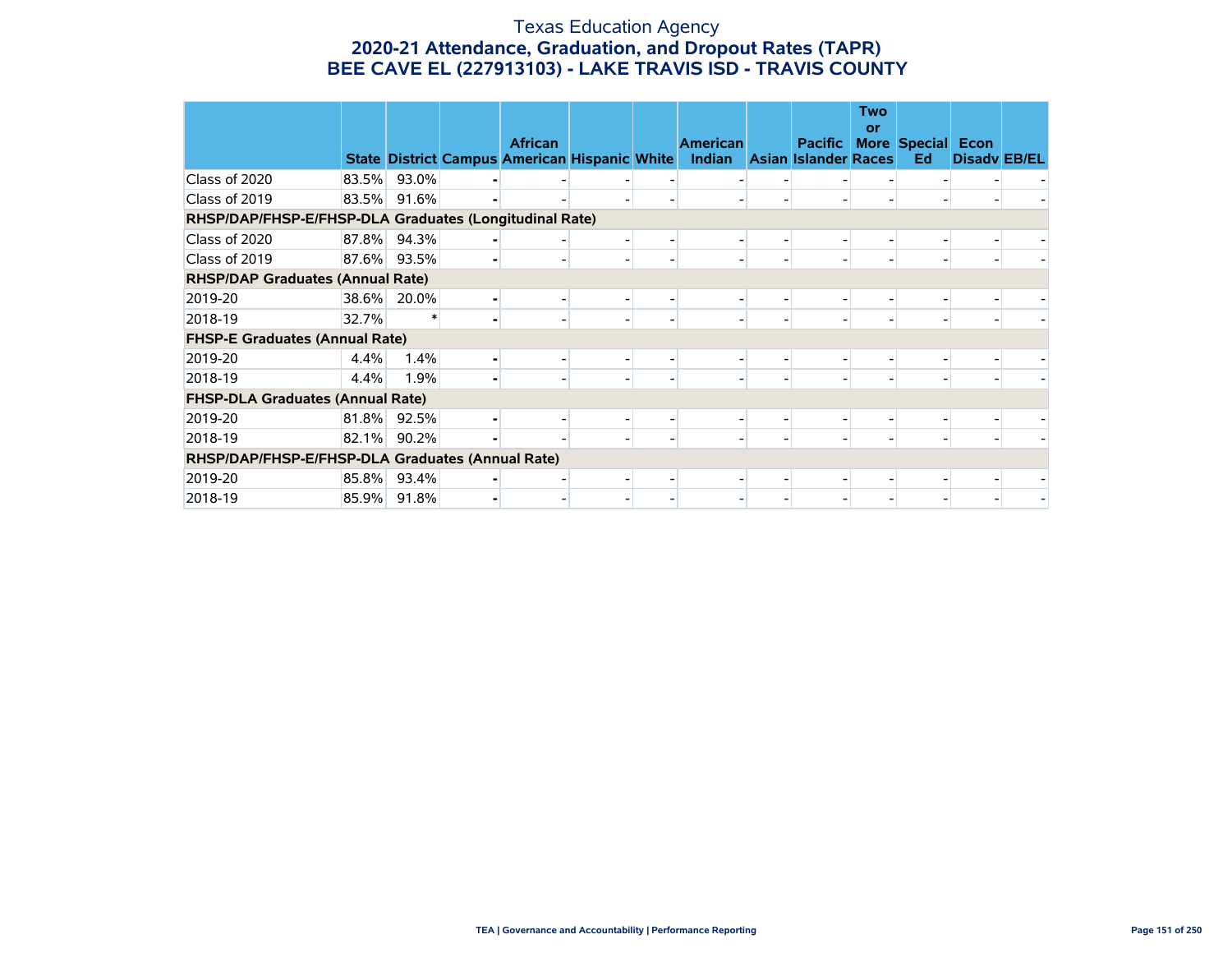#### Texas Education Agency **2020-21 Graduation Profile (TAPR) BEE CAVE EL (227913103) - LAKE TRAVIS ISD - TRAVIS COUNTY**

|                                                            | <b>Count</b> | <b>Campus Campus District</b><br><b>Percent</b> | Count          | <b>State</b><br><b>Count</b> |
|------------------------------------------------------------|--------------|-------------------------------------------------|----------------|------------------------------|
| Graduates (2019-20 Annual Graduates)                       |              |                                                 |                |                              |
| <b>Total Graduates</b>                                     |              |                                                 |                | 737 360,220                  |
| <b>By Ethnicity:</b>                                       |              |                                                 |                |                              |
| African American                                           |              |                                                 | 8              | 44,729                       |
| Hispanic                                                   |              |                                                 |                | 151 184,060                  |
| White                                                      |              |                                                 |                | 502 105,215                  |
| American Indian                                            |              |                                                 | 1              | 1,226                        |
| Asian                                                      |              |                                                 | 41             | 17,126                       |
| Pacific Islander                                           |              |                                                 | $\overline{2}$ | 557                          |
| Two or More Races                                          |              |                                                 | 32             | 7,307                        |
| <b>By Graduation Type:</b>                                 |              |                                                 |                |                              |
| Minimum H.S. Program                                       |              |                                                 | 4              | 1,512                        |
| Recommended H.S. Program/Distinguished Achievement Program |              |                                                 |                | 952                          |
| Foundation H.S. Program (No Endorsement)                   |              |                                                 | 45             | 49,535                       |
| Foundation H.S. Program (Endorsement)                      |              |                                                 | 10             | 15,689                       |
| Foundation H.S. Program (DLA)                              |              |                                                 |                | 677 292,532                  |
|                                                            |              |                                                 |                |                              |
| <b>Special Education Graduates</b>                         |              |                                                 | 47             | 29,018                       |
| Economically Disadvantaged Graduates                       |              |                                                 |                | 80 187,187                   |
| Emergent Bilingual (EB)/English Learner (EL) Graduates     |              |                                                 | 17             | 29,639                       |
| <b>At-Risk Graduates</b>                                   |              |                                                 |                | 139 148,836                  |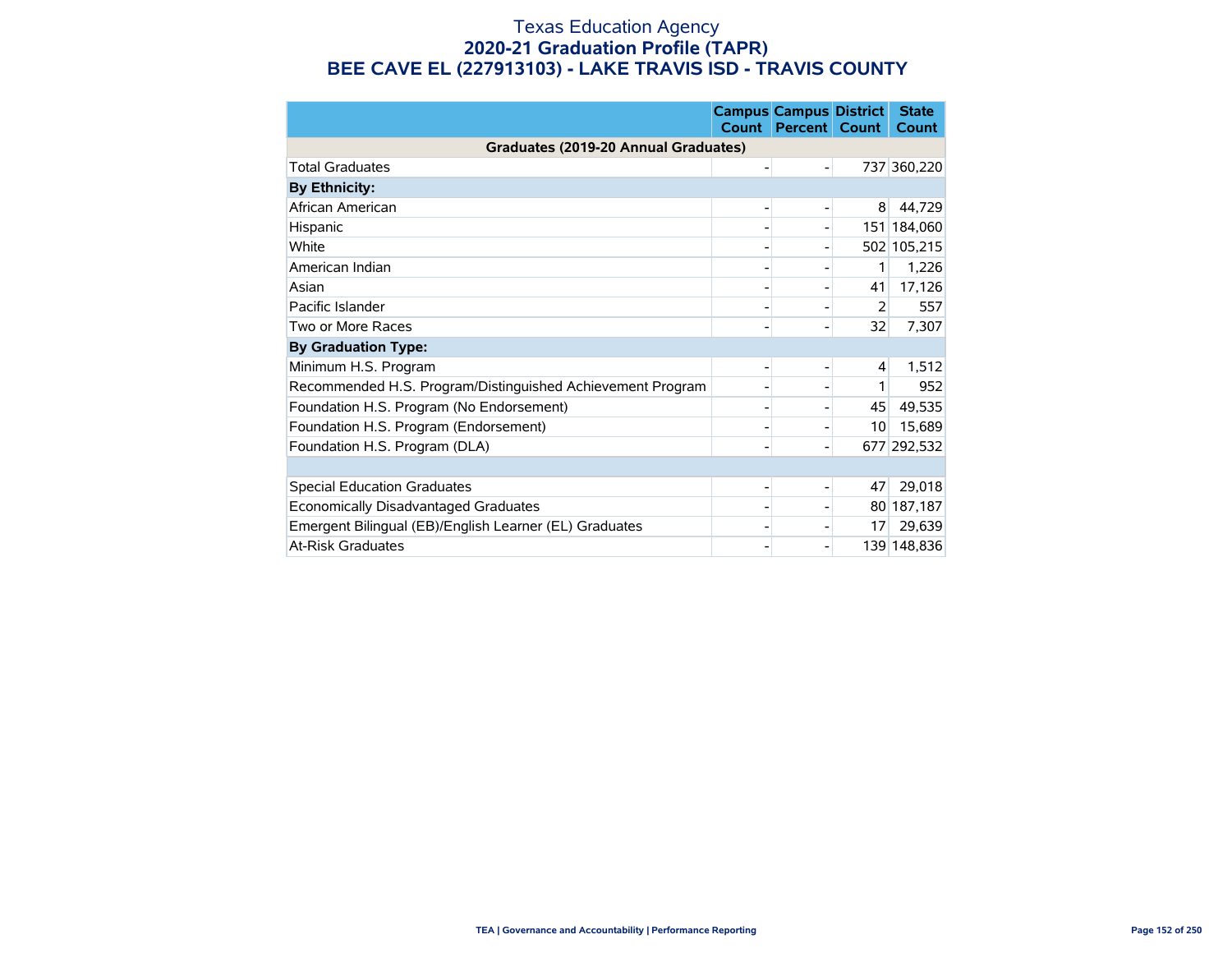## Texas Education Agency **2020-21 College, Career, and Military Readiness (CCMR) (TAPR) BEE CAVE EL (227913103) - LAKE TRAVIS ISD - TRAVIS COUNTY**

**There is no data for this campus.**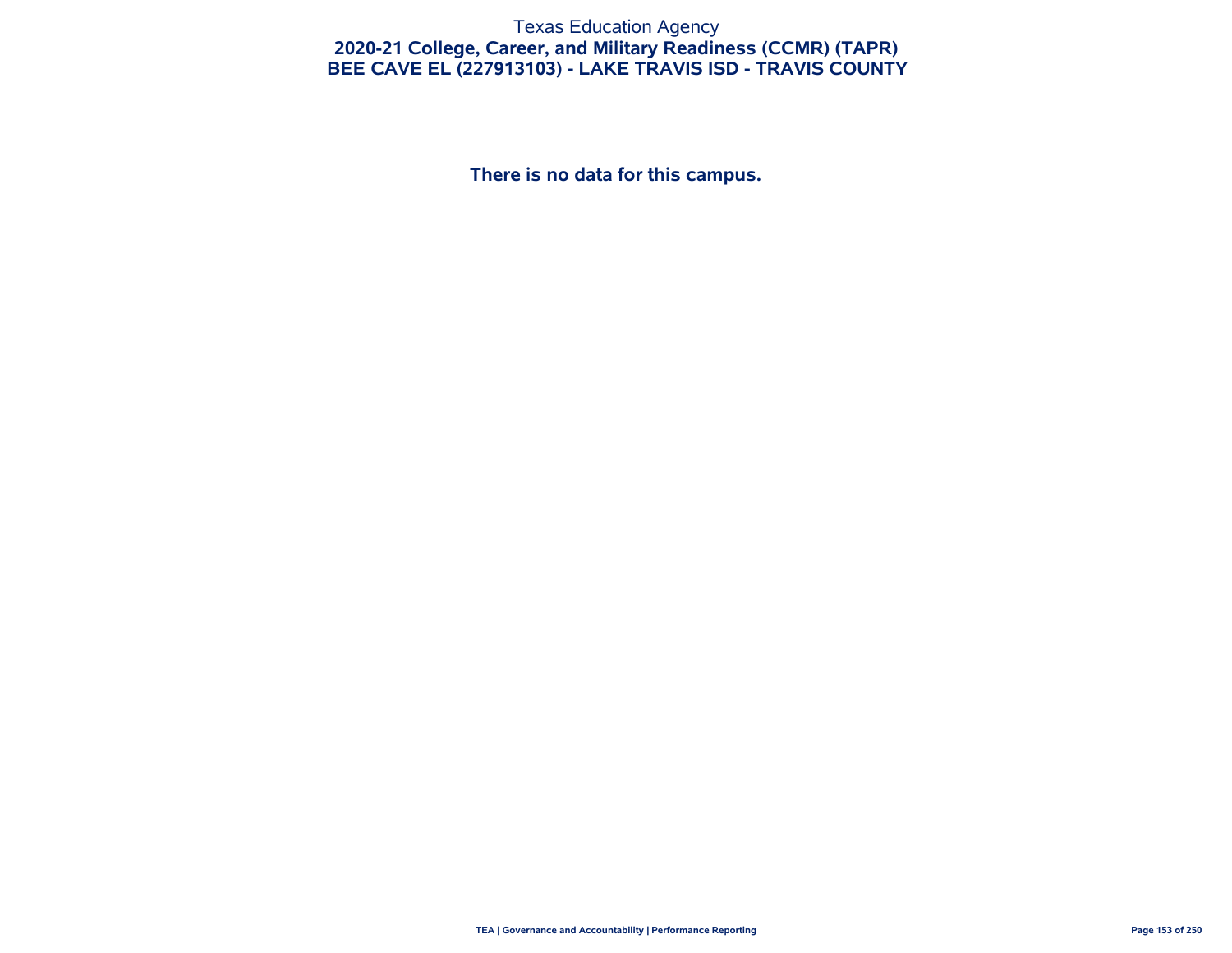## Texas Education Agency **2020-21 CCMR-Related Indicators (TAPR) BEE CAVE EL (227913103) - LAKE TRAVIS ISD - TRAVIS COUNTY**

**There is no data for this campus.**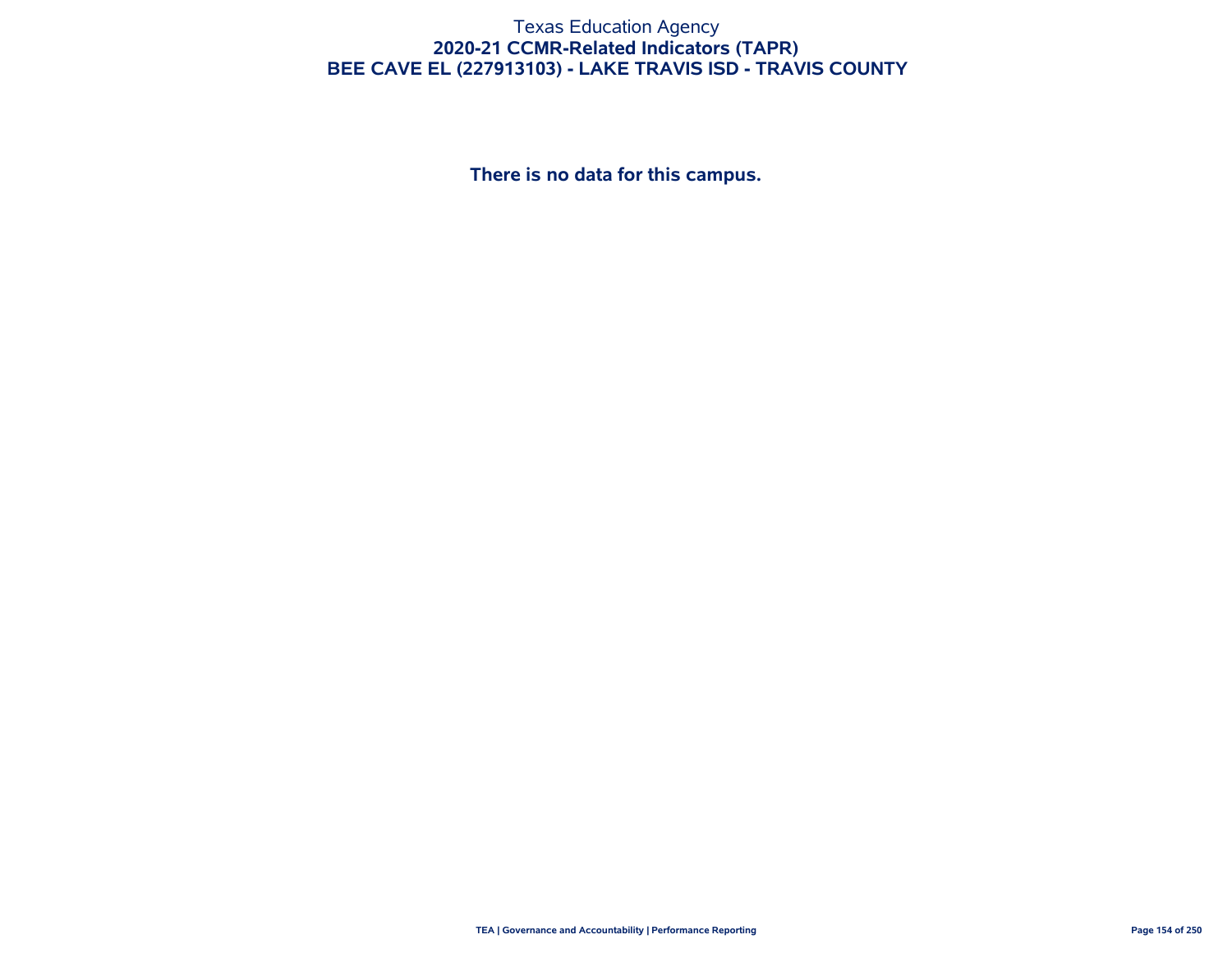#### Texas Education Agency **2020-21 Other Postsecondary Indicators (TAPR) BEE CAVE EL (227913103) - LAKE TRAVIS ISD - TRAVIS COUNTY**

**There is no data for this campus.**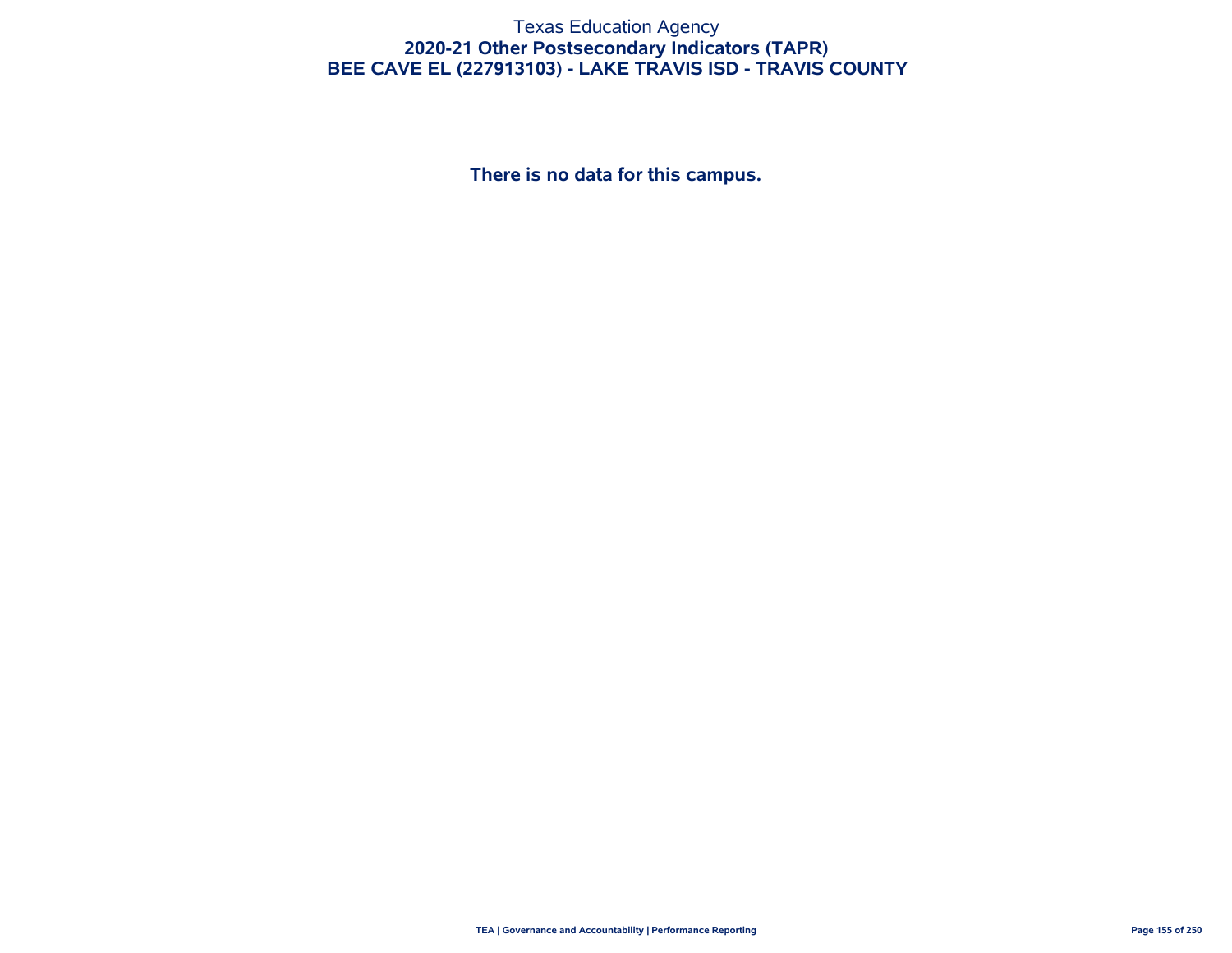|                                               |              |                               | <b>Membership</b> |                             |              |                               | <b>Enrollment</b> |                             |
|-----------------------------------------------|--------------|-------------------------------|-------------------|-----------------------------|--------------|-------------------------------|-------------------|-----------------------------|
|                                               |              | <b>Campus</b>                 |                   |                             |              | <b>Campus</b>                 |                   |                             |
| <b>Student Information</b>                    |              | <b>Count Percent District</b> |                   | <b>State</b>                |              | <b>Count Percent District</b> |                   | <b>State</b>                |
|                                               |              |                               |                   |                             |              |                               |                   |                             |
| <b>Total Students</b>                         |              |                               |                   | 762 100.0% 10,970 5,359,040 |              |                               |                   | 769 100.0% 11,001 5,371,586 |
| <b>Students by Grade:</b>                     |              |                               |                   |                             |              |                               |                   |                             |
| Early Childhood Education                     | 0            | 0.0%                          | 0.3%              | 0.3%                        | 7            | 0.9%                          | 0.5%              | 0.4%                        |
| Pre-Kindergarten                              | $\mathbf{0}$ | 0.0%                          | 1.0%              | 3.7%                        | 0            | 0.0%                          | 1.0%              | 3.7%                        |
| Kindergarten                                  | 105          | 13.8%                         | 5.8%              | 6.7%                        | 105          | 13.7%                         | 5.8%              | 6.7%                        |
| Grade 1                                       | 103          | 13.5%                         | 6.8%              | 7.1%                        | 103          | 13.4%                         | 6.8%              | 7.1%                        |
| Grade 2                                       | 151          | 19.8%                         | 7.3%              | 7.1%                        | 151          | 19.6%                         | 7.3%              | 7.1%                        |
| Grade 3                                       | 126          | 16.5%                         | 7.2%              | 7.1%                        | 126          | 16.4%                         | 7.1%              | 7.1%                        |
| Grade 4                                       | 126          | 16.5%                         | 7.3%              | 7.2%                        | 126          | 16.4%                         | 7.3%              | 7.2%                        |
| Grade 5                                       | 151          | 19.8%                         | 7.2%              | 7.4%                        | 151          | 19.6%                         | 7.2%              | 7.4%                        |
| Grade 6                                       | 0            | 0.0%                          | 7.8%              | 7.7%                        | 0            | 0.0%                          | 7.8%              | 7.7%                        |
| Grade 7                                       | 0            | 0.0%                          | 8.4%              | 7.9%                        | 0            | 0.0%                          | 8.3%              | 7.8%                        |
| Grade 8                                       | 0            | 0.0%                          | 8.5%              | 7.9%                        | 0            | 0.0%                          | 8.5%              | 7.9%                        |
| Grade 9                                       | 0            | 0.0%                          | 8.7%              | 8.1%                        | 0            | 0.0%                          | 8.7%              | 8.1%                        |
| Grade 10                                      | 0            | 0.0%                          | 8.3%              | 7.8%                        | 0            | 0.0%                          | 8.3%              | 7.8%                        |
| Grade 11                                      | $\mathbf 0$  | 0.0%                          | 7.7%              | 7.2%                        | 0            | 0.0%                          | 7.7%              | 7.2%                        |
| Grade 12                                      | $\mathbf 0$  | 0.0%                          | 7.7%              | 6.8%                        | 0            | 0.0%                          | 7.7%              | 6.8%                        |
| <b>Ethnic Distribution:</b>                   |              |                               |                   |                             |              |                               |                   |                             |
| African American                              | 15           | 2.0%                          | 1.8%              | 12.7%                       | 15           | 2.0%                          | 1.7%              | 12.7%                       |
| Hispanic                                      | 93           | 12.2%                         | 20.0%             | 52.9%                       | 94           | 12.2%                         | 20.1%             | 52.9%                       |
| White                                         | 511          | 67.1%                         | 65.8%             | 26.5%                       | 517          | 67.2%                         | 65.8%             | 26.5%                       |
| American Indian                               | 0            | 0.0%                          | 0.3%              | 0.3%                        | 0            | 0.0%                          | 0.3%              | 0.3%                        |
| Asian                                         | 107          | 14.0%                         | 7.1%              | 4.7%                        | 107          | 13.9%                         | 7.1%              | 4.7%                        |
| Pacific Islander                              | 0            | 0.0%                          | 0.1%              | 0.2%                        | $\mathbf 0$  | 0.0%                          | 0.1%              | 0.2%                        |
| Two or More Races                             | 36           | 4.7%                          | 4.9%              | 2.7%                        | 36           | 4.7%                          | 4.9%              | 2.7%                        |
| Sex:                                          |              |                               |                   |                             |              |                               |                   |                             |
| Female                                        | 361          | 47.4%                         | 47.9%             | 48.9%                       | 362          | 47.1%                         | 47.9%             | 48.9%                       |
| Male                                          | 401          | 52.6%                         | 52.1%             | 51.1%                       | 407          | 52.9%                         | 52.1%             | 51.1%                       |
|                                               |              |                               |                   |                             |              |                               |                   |                             |
| Economically Disadvantaged                    | 30           | 3.9%                          | 9.7%              | 60.3%                       | 30           | 3.9%                          | 9.7%              | 60.2%                       |
| Non-Educationally Disadvantaged               | 732          | 96.1%                         | 90.3%             | 39.7%                       | 739          | 96.1%                         | 90.3%             | 39.8%                       |
| Section 504 Students                          | 55           | 7.2%                          | 11.5%             | 7.2%                        | 55           | 7.2%                          | 11.5%             | 7.2%                        |
| EB Students/EL                                | 24           | 3.1%                          | 6.6%              | 20.7%                       | 24           | 3.1%                          | 6.5%              | 20.6%                       |
| Students w/ Disciplinary Placements (2019-20) | 0            | 0.0%                          | 0.2%              | 1.2%                        |              |                               |                   |                             |
| Students w/ Dyslexia                          | 23           | 3.0%                          | 4.3%              | 4.5%                        | 23           | 3.0%                          | 4.3%              | 4.5%                        |
| <b>Foster Care</b>                            | $\mathbf{1}$ | 0.1%                          | 0.2%              | 0.3%                        | $\mathbf{1}$ | 0.1%                          | 0.2%              | 0.3%                        |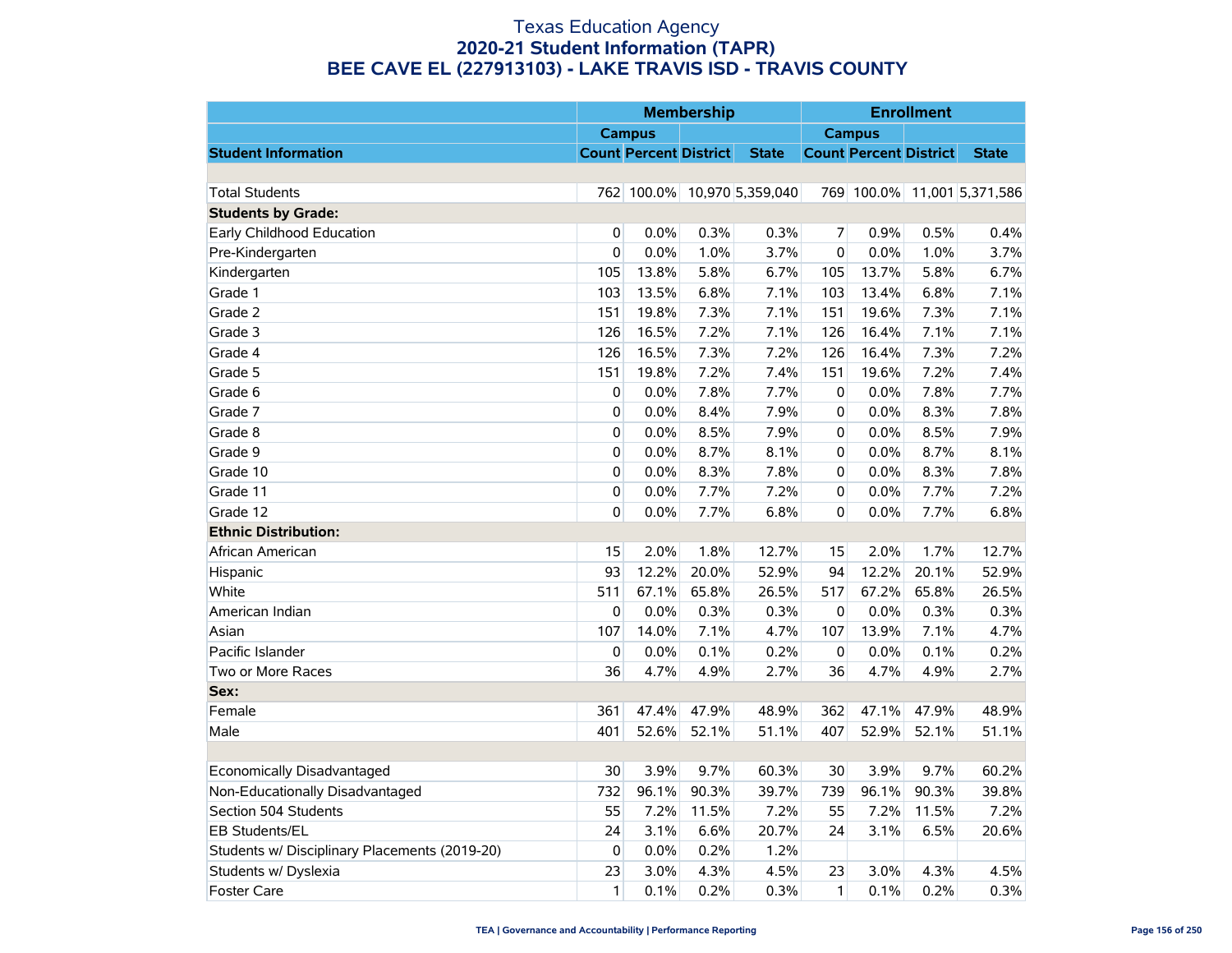|                                                                          | <b>Membership</b> |                               |       | <b>Enrollment</b> |               |                               |       |              |
|--------------------------------------------------------------------------|-------------------|-------------------------------|-------|-------------------|---------------|-------------------------------|-------|--------------|
|                                                                          |                   | <b>Campus</b>                 |       |                   | <b>Campus</b> |                               |       |              |
| <b>Student Information</b>                                               |                   | <b>Count Percent District</b> |       | <b>State</b>      |               | <b>Count Percent District</b> |       | <b>State</b> |
| <b>Homeless</b>                                                          | 1                 | 0.1%                          | 0.1%  | 1.1%              | 1             | 0.1%                          | 0.1%  | 1.1%         |
| Immigrant                                                                | 1                 | 0.1%                          | 0.8%  | 2.0%              | 1             | 0.1%                          | 0.8%  | 2.0%         |
| Migrant                                                                  | 0                 | 0.0%                          | 0.0%  | 0.3%              | 0             | 0.0%                          | 0.0%  | 0.3%         |
| Title I                                                                  | $\mathbf{0}$      | 0.0%                          | 10.6% | 64.5%             | $\mathbf 0$   | 0.0%                          | 10.6% | 64.5%        |
| Military Connected                                                       | 1                 | 0.1%                          | 0.5%  | 2.7%              | 1             | 0.1%                          | 0.5%  | 2.7%         |
| At-Risk                                                                  | 52                | 6.8%                          | 18.5% | 49.2%             | 52            | 6.8%                          | 18.5% | 49.1%        |
| <b>Students by Instructional Program:</b>                                |                   |                               |       |                   |               |                               |       |              |
| <b>Bilingual/ESL Education</b>                                           | 22                | 2.9%                          | 6.4%  | 21.0%             | 22            | 2.9%                          | 6.4%  | 20.9%        |
| Gifted and Talented Education                                            | 41                | 5.4%                          | 9.4%  | 8.3%              | 41            | 5.3%                          | 9.4%  | 8.3%         |
| <b>Special Education</b>                                                 | 98                | 12.9%                         | 10.1% | 11.1%             | 105           | 13.7%                         | 10.4% | 11.3%        |
| Students with Disabilities by Type of Primary Disability:                |                   |                               |       |                   |               |                               |       |              |
| <b>Total Students with Disabilities</b>                                  | 98                |                               |       |                   |               |                               |       |              |
| By Type of Primary Disability<br>Students with Intellectual Disabilities | 16                | 16.3%                         | 32.1% | 42.5%             |               |                               |       |              |
| Students with Physical Disabilities                                      | 45                | 45.9%                         | 26.5% | 21.3%             |               |                               |       |              |
| <b>Students with Autism</b>                                              | $**$              | $**$                          | 14.9% | 14.1%             |               |                               |       |              |
| Students with Behavioral Disabilities                                    | 23                | 23.5%                         | 25.7% | 20.6%             |               |                               |       |              |
| Students with Non-Categorical Early Childhood                            | $\ast$            | $\ast$                        | 0.9%  | 1.5%              |               |                               |       |              |
| Mobility (2019-20):                                                      |                   |                               |       |                   |               |                               |       |              |
| <b>Total Mobile Students</b>                                             | 44                | 6.1%                          | 6.3%  | 13.8%             |               |                               |       |              |
| By Ethnicity:<br>African American                                        | 1                 | 0.1%                          | 0.2%  | 2.8%              |               |                               |       |              |
| Hispanic                                                                 | 11                | 1.5%                          | 1.6%  | 7.1%              |               |                               |       |              |
| White                                                                    | 22                | 3.0%                          | 3.9%  | 3.1%              |               |                               |       |              |
| American Indian                                                          | 0                 | 0.0%                          | 0.0%  | 0.1%              |               |                               |       |              |
| Asian                                                                    | 7                 | 1.0%                          | 0.4%  | 0.4%              |               |                               |       |              |
| Pacific Islander                                                         | 0                 | 0.0%                          | 0.0%  | 0.0%              |               |                               |       |              |
| Two or More Races                                                        | 3                 | 0.4%                          | 0.2%  | 0.4%              |               |                               |       |              |
| Count and Percent of Special Ed Students who are Mobile                  | 7                 | 7.2%                          | 9.6%  | 16.5%             |               |                               |       |              |
| Count and Percent of EB Students/EL who are Mobile                       | 1                 | 6.7%                          | 10.3% | 13.6%             |               |                               |       |              |
| Count and Percent of Econ Dis Students who are Mobile                    | 2                 | 5.0%                          | 10.5% | 16.0%             |               |                               |       |              |
| <b>Student Attrition (2019-20):</b>                                      |                   |                               |       |                   |               |                               |       |              |
| <b>Total Student Attrition</b>                                           | 114               | 16.6%                         | 19.1% | 16.6%             |               |                               |       |              |
|                                                                          |                   |                               |       |                   |               |                               |       |              |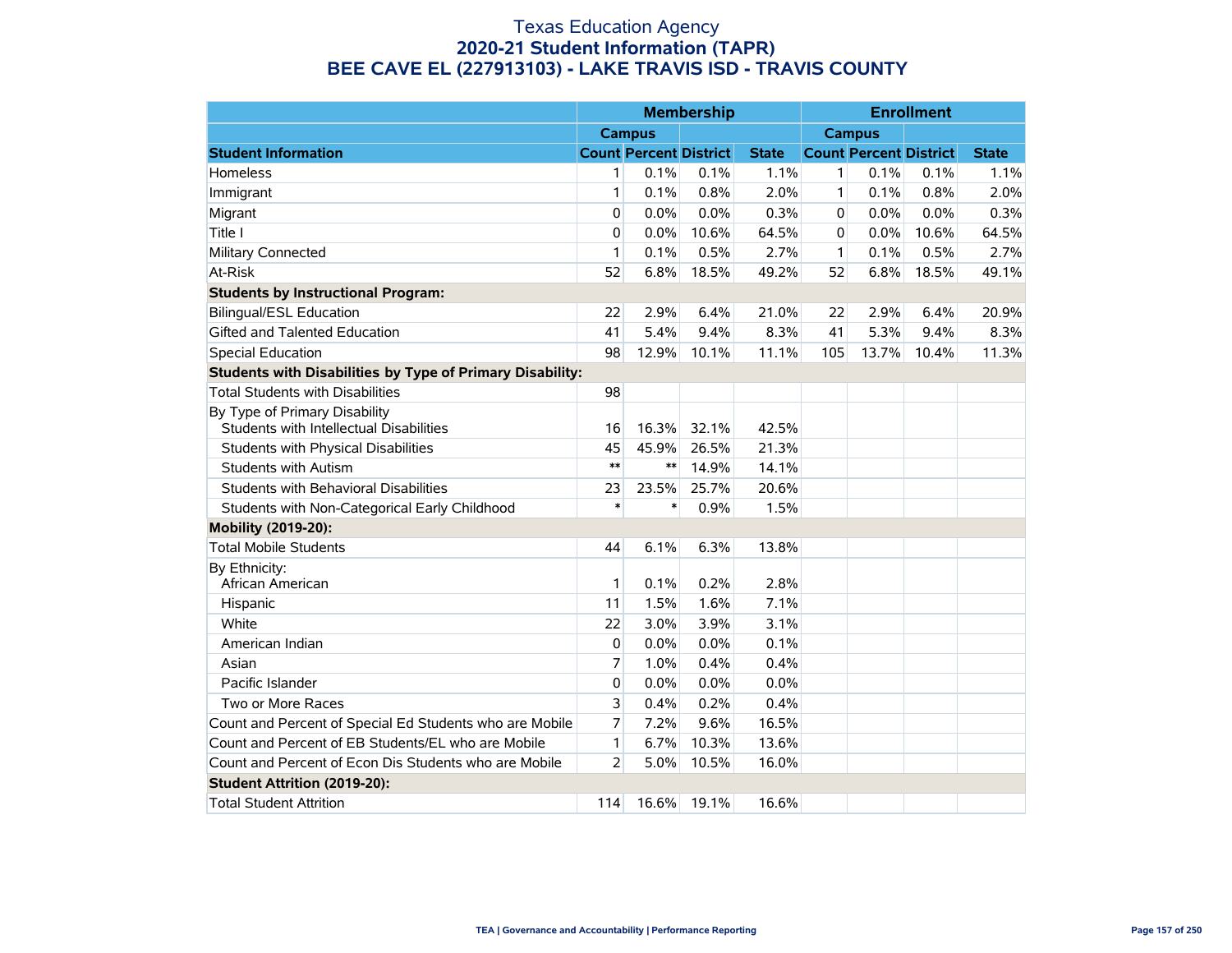|                                                                                  | --Non-Special<br><b>Education Rates--</b> |      |              | ---Special Education<br>Rates--- |         |              |  |
|----------------------------------------------------------------------------------|-------------------------------------------|------|--------------|----------------------------------|---------|--------------|--|
| <b>Student</b><br><b>Information Campus District State Campus District State</b> |                                           |      |              |                                  |         |              |  |
| <b>Retention Rates by Grade:</b>                                                 |                                           |      |              |                                  |         |              |  |
| Kindergarten                                                                     | 2.2%                                      | 1.3% | $1.4\%$      | $0.0\%$                          | 5.6%    | 4.8%         |  |
| Grade 1                                                                          | $0.0\%$                                   | 0.5% | 1.9%         | $0.0\%$                          |         | $2.3\%$ 3.2% |  |
| Grade 2                                                                          | 1.0%                                      | 0.3% | 1.0%         | $0.0\%$                          |         | $1.0\%$ 1.4% |  |
| Grade 3                                                                          | 1.0%                                      |      | $0.5\%$ 0.5% | $0.0\%$                          |         | $0.0\%$ 0.6% |  |
| Grade 4                                                                          | $0.0\%$                                   |      | $0.0\%$ 0.3% | $0.0\%$                          | $0.0\%$ | 0.4%         |  |
| Grade 5                                                                          | $0.0\%$                                   |      | $0.3\%$ 0.2% | 5.9%                             |         | $1.0\%$ 0.3% |  |
| Grade 6                                                                          |                                           |      | $0.0\%$ 0.2% | $\overline{\phantom{0}}$         | $0.0\%$ | 0.3%         |  |
| Grade 7                                                                          |                                           |      | $0.0\%$ 0.3% | $\overline{\phantom{0}}$         |         | $0.0\%$ 0.3% |  |
| Grade 8                                                                          |                                           |      | $0.1\%$ 0.2% | -                                |         | $0.0\%$ 0.4% |  |
| Grade 9                                                                          |                                           |      | $0.2\%$ 4.7% | -                                |         | $0.0\%$ 7.8% |  |

Class Size Averages by Grade and Subject (Derived from teacher responsibility records):

| <b>Class Size</b><br><b>Information</b> | <b>Campus District State</b> |      |      |
|-----------------------------------------|------------------------------|------|------|
| Elementary:                             |                              |      |      |
| Kindergarten                            | 21.0                         | 19.4 | 17.7 |
| Grade 1                                 | 16.1                         | 18.5 | 18.0 |
| Grade 2                                 | 21.3                         | 20.4 | 18.0 |
| Grade 3                                 | 18.2                         | 19.6 | 18.2 |
| Grade 4                                 | 19.3                         | 19.6 | 18.3 |
| Grade 5                                 | 21.1                         | 21.7 | 19.8 |
| Grade 6                                 | 20.3                         | 22.0 | 19.4 |
| Secondary:                              |                              |      |      |
| English/Language Arts                   |                              | 21.9 | 15.7 |
| Foreign Languages                       |                              | 21.6 | 17.8 |
| <b>Mathematics</b>                      |                              | 23.0 | 16.9 |
| Science                                 |                              | 24.3 | 17.9 |
| Social Studies                          |                              | 24.2 | 18.3 |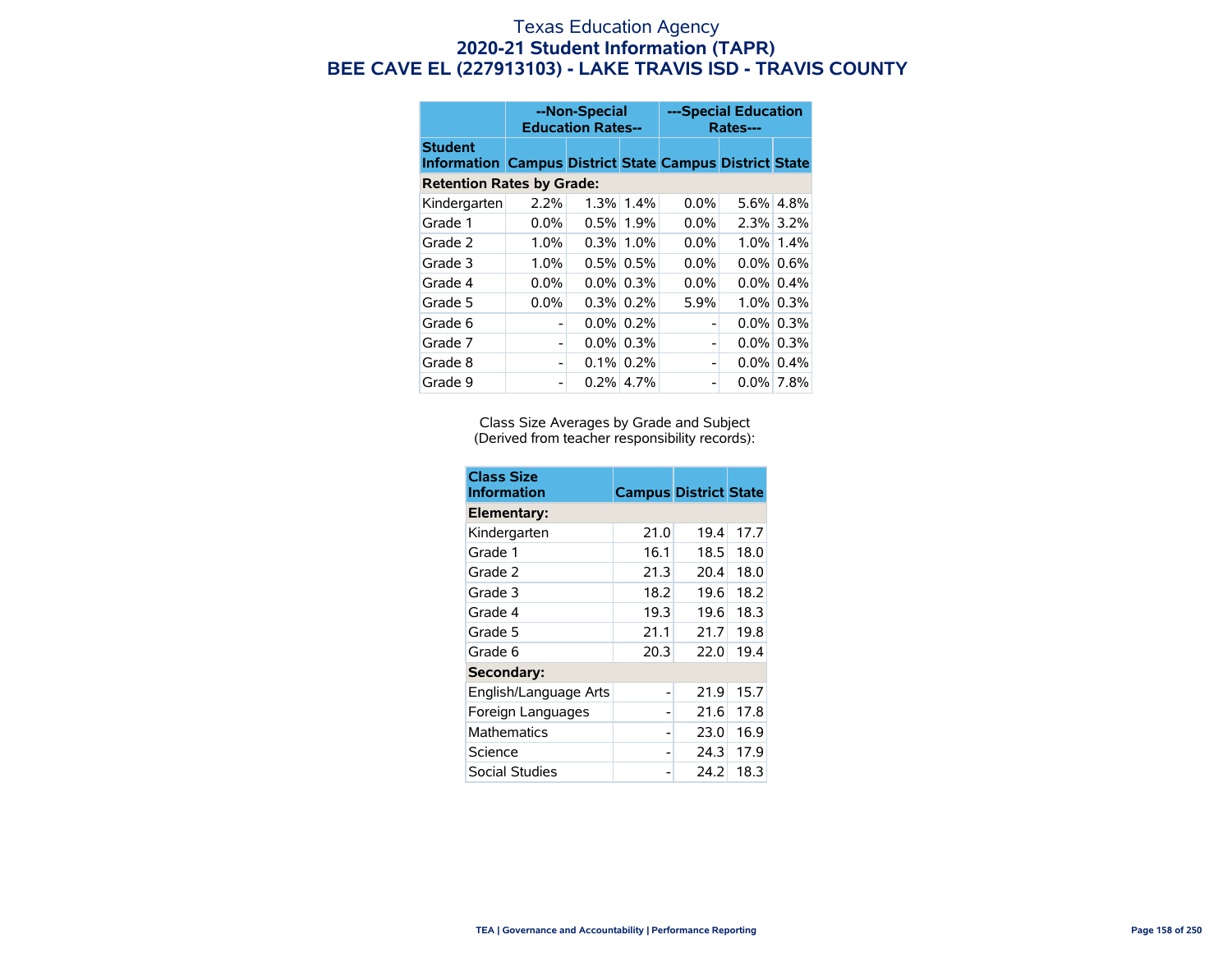|                                               | --------- Campus ---------            |        |        |               |
|-----------------------------------------------|---------------------------------------|--------|--------|---------------|
| <b>Staff Information</b>                      | <b>Count/Average Percent District</b> |        |        | <b>State</b>  |
|                                               |                                       |        |        |               |
| <b>Total Staff</b>                            | 64.8                                  | 100.0% | 100.0% | 100.0%        |
|                                               |                                       |        |        |               |
| Professional Staff:                           | 55.8                                  | 86.1%  | 69.6%  | 64.3%         |
| Teachers                                      | 47.8                                  | 73.8%  | 54.4%  | 49.6%         |
| Professional Support                          | 6.0                                   | 9.3%   | 11.3%  | 10.6%         |
| Campus Administration (School Leadership)     | 2.0                                   | 3.1%   | 2.6%   | 3.0%          |
| <b>Educational Aides:</b>                     | 9.0                                   | 13.9%  | 9.0%   | 10.6%         |
| <b>Librarians and Counselors (Headcount):</b> |                                       |        |        |               |
| <b>Full-time Librarians</b>                   | 1.0                                   | n/a    | 11.0   | 4,290.0       |
| Part-time Librarians                          | 0.0                                   | n/a    | 0.0    | 582.0         |
| <b>Full-time Counselors</b>                   | 1.0                                   | n/a    |        | 22.0 13,211.0 |
| Part-time Counselors                          | 0.0                                   | n/a    | 0.0    | 1,126.0       |
|                                               |                                       |        |        |               |
| Total Minority Staff:                         | 8.3                                   | 12.9%  | 18.5%  | 51.5%         |
| <b>Teachers by Ethnicity:</b>                 |                                       |        |        |               |
| African American                              | 1.0                                   | 2.1%   | 0.7%   | 11.1%         |
| Hispanic                                      | 2.3                                   | 4.9%   | 12.9%  | 28.4%         |
| White                                         | 42.5                                  | 88.9%  | 82.8%  | 56.9%         |
| American Indian                               | 1.0                                   | 2.1%   | 0.4%   | 0.3%          |
| Asian                                         | 1.0                                   | 2.1%   | 2.2%   | 1.8%          |
| Pacific Islander                              | 0.0                                   | 0.0%   | 0.0%   | 0.2%          |
| Two or More Races                             | 0.0                                   | 0.0%   | 0.9%   | 1.2%          |
| <b>Teachers by Sex:</b>                       |                                       |        |        |               |
| <b>Males</b>                                  | 3.0                                   | 6.3%   | 21.7%  | 23.8%         |
| Females                                       | 44.8                                  | 93.7%  | 78.3%  | 76.2%         |
| <b>Teachers by Highest Degree Held:</b>       |                                       |        |        |               |
| No Degree                                     | 0.0                                   | 0.0%   | 0.0%   | 1.2%          |
| <b>Bachelors</b>                              | 31.8                                  | 66.6%  | 69.5%  | 73.0%         |
| <b>Masters</b>                                | 16.0                                  | 33.4%  | 29.9%  | 25.0%         |
| Doctorate                                     | 0.0                                   | 0.0%   | 0.6%   | 0.7%          |
| <b>Teachers by Years of Experience:</b>       |                                       |        |        |               |
| <b>Beginning Teachers</b>                     | 1.0                                   | 2.1%   | 4.1%   | 6.7%          |
| 1-5 Years Experience                          | 8.0                                   | 16.7%  | 26.7%  | 27.8%         |
| 6-10 Years Experience                         | 16.0                                  | 33.4%  | 22.2%  | 20.3%         |
| 11-20 Years Experience                        | 12.3                                  | 25.8%  | 28.8%  | 29.1%         |
| 21-30 Years Experience                        | 9.5                                   | 19.9%  | 14.9%  | 13.0%         |
| Over 30 Years Experience                      | 1.0                                   | 2.1%   | 3.2%   | 3.1%          |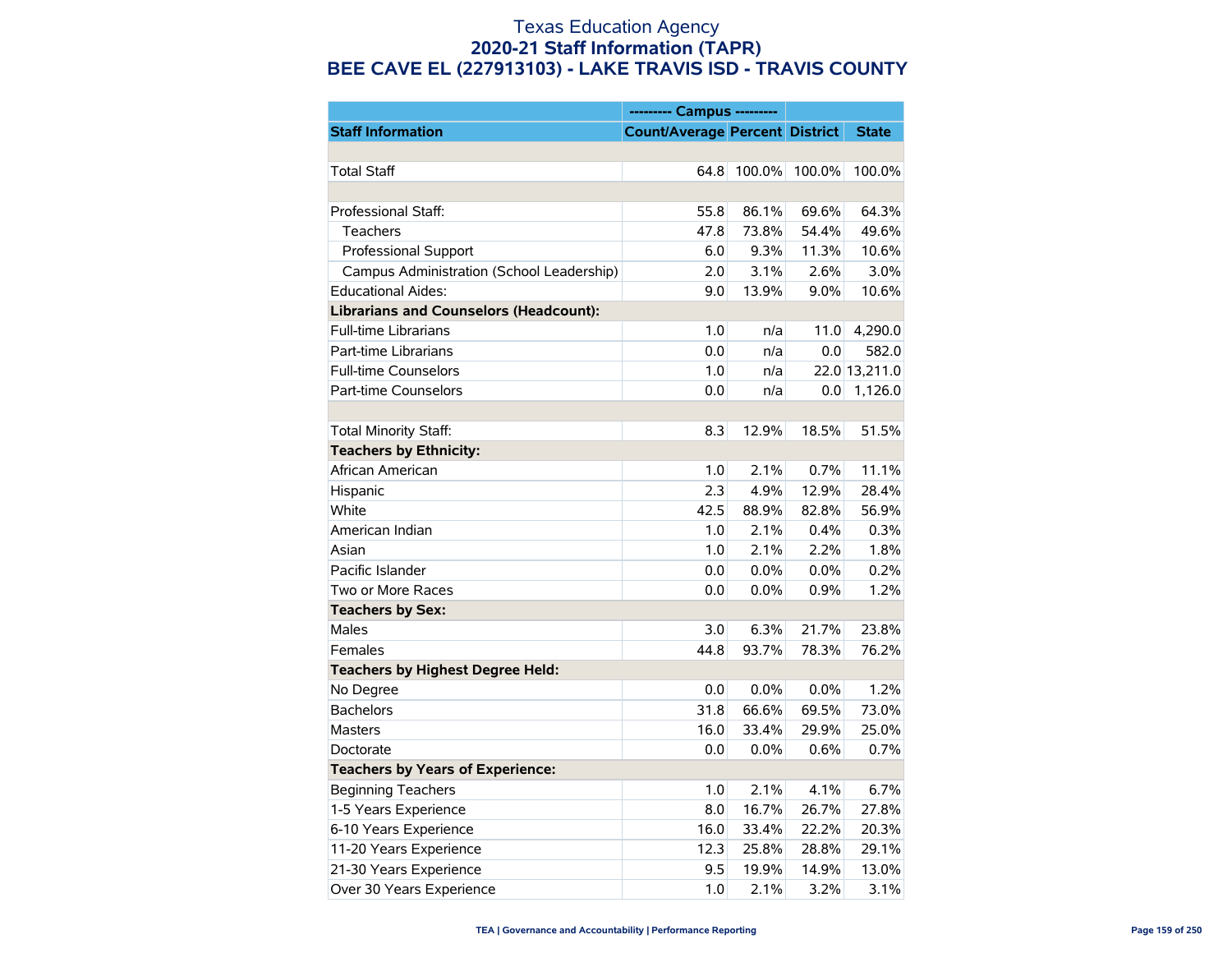|                                |                                      | --------- Campus --------- |      |      |  |
|--------------------------------|--------------------------------------|----------------------------|------|------|--|
| <b>Staff Information</b>       | Count/Average Percent District State |                            |      |      |  |
|                                |                                      |                            |      |      |  |
| Number of Students per Teacher | 159                                  | n/a                        | 16.4 | 14.5 |  |

| <b>Staff Information</b>                                             | <b>Campus</b> | <b>District</b> | <b>State</b> |
|----------------------------------------------------------------------|---------------|-----------------|--------------|
| <b>Experience of Campus Leadership:</b>                              |               |                 |              |
| Average Years Experience of Principals                               | 2.0           | 6.7             | 6.4          |
| Average Years Experience of Principals with District                 | 2.0           | 4.9             | 5.5          |
| Average Years Experience of Assistant Principals                     | 2.0           | 4.4             | 5.5          |
| Average Years Experience of Assistant Principals with District       | 2.0           | 3.1             | 4.8          |
|                                                                      |               |                 |              |
| Average Years Experience of Teachers:                                | 12.0          | 11.6            | 11.2         |
| Average Years Experience of Teachers with District:                  | 8.4           | 5.9             | 7.2          |
| Average Teacher Salary by Years of Experience (regular duties only): |               |                 |              |
| <b>Beginning Teachers</b>                                            | \$50,643      | \$50,977        | \$50,849     |
| 1-5 Years Experience                                                 | \$51,543      | \$51,519        | \$53,288     |
| 6-10 Years Experience                                                | \$52,860      | \$53,075        | \$56,282     |
| 11-20 Years Experience                                               | \$55,678      | \$57,328        | \$59,900     |
| 21-30 Years Experience                                               | \$61,524      | \$63,082        | \$64,637     |
| Over 30 Years Experience                                             | \$67,471      | \$68,549        | \$69,974     |
| Average Actual Salaries (regular duties only):                       |               |                 |              |
| <b>Teachers</b>                                                      | \$55,349      | \$55,792        | \$57,641     |
| Professional Support                                                 | \$61,691      | \$69,091        | \$68,030     |
| Campus Administration (School Leadership)                            | \$75,402      | \$77,734        | \$83,424     |
|                                                                      |               |                 |              |
| Instructional Staff Percent:                                         | n/a           | 68.5%           | 64.6%        |
|                                                                      |               |                 |              |
| Contracted Instructional Staff (not incl. above):                    | 0.0           | 0.0             | 5,731.4      |

|                                          | ----- Campus ----- |                         |         |              |  |  |
|------------------------------------------|--------------------|-------------------------|---------|--------------|--|--|
| <b>Program Information</b>               | <b>Count</b>       | <b>Percent District</b> |         | <b>State</b> |  |  |
| Teachers by Program (population served): |                    |                         |         |              |  |  |
| <b>Bilingual/ESL Education</b>           | 0.3                | 0.7%                    | 3.7%    | 6.2%         |  |  |
| Career and Technical Education           | 0.0                | 0.0%                    | 6.0%    | 5.1%         |  |  |
| Compensatory Education                   | 0.0                | $0.0\%$                 | $1.4\%$ | 2.8%         |  |  |
| Gifted and Talented Education            | 1.0                | 2.1%                    | 1.2%    | 1.8%         |  |  |
| <b>Regular Education</b>                 | 40.5               | 84.7%                   | 74.5%   | 71.0%        |  |  |
| <b>Special Education</b>                 | 6.0                | 12.5%                   | 11.6%   | 9.4%         |  |  |
| Other                                    | 0.0                | $0.0\%$                 | 1.6%    | 3.6%         |  |  |